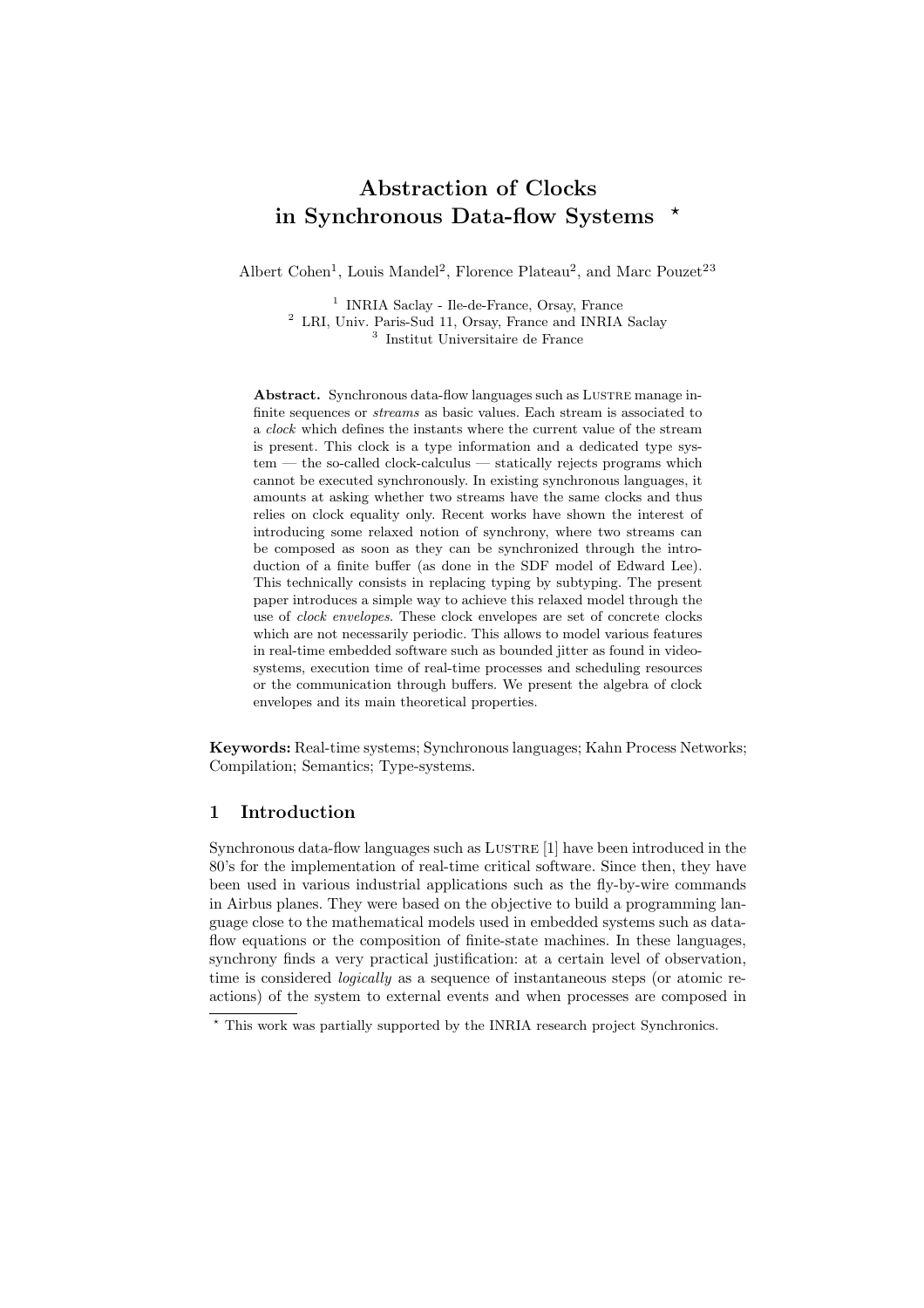parallel, they agree on those steps [2]. This also coincide with Milner's interpretation of synchrony in SCCS [3] or the synchronized product of automata [4]. In a data-flow language such as LUSTRE, synchrony is essentially the one of controltheory and can be interpreted as a typing constraint on the domain of sequences: when combining two sequences  $(x_i)_{i \in D_1}$  and  $(y_i)_{i \in D_2}$  as in  $(x_i)_{i \in D_1} + (y_i)_{i \in D_2}$ , their time-domain  $D_1$  and  $D_2$  must be compatible in some ways. This static checking is done by a specific type system, the so-called clock-calculus [5, 6] which impose  $D_1$  and  $D_2$  to be equal. Such analysis appears not to be bound to synchronous languages and are of a much wider interest. For example, clock analysis is done in modeling tools such as SIMULINK [7] or SCICOS [8].

The clock-calculus essentially consists in asking whether two streams have the same clock. For that, those clock information are abstracted by types. Consider the following type language (taken from [5]):

- $\sigma$  ::=  $\forall \alpha. \forall X_1, ..., X_m.ct$
- $ct := ct \rightarrow ct \mid ct * ct \mid ck \mid (X : ck)$
- $ck ::= ck$  on  $c \mid ck$  on not  $c \mid \alpha$

 $c := X|n$  where n is a numerable set of names

As in the Hindley-Milner type system [9], types are separated into clock schemes  $(\sigma)$  and clock types  $(ct)$ . A clock scheme is quantified over clock variables  $(\alpha)$  or boolean variables  $(X)$ . Then, the clock type of  $(+)$  is  $\forall \alpha.\alpha \times \alpha \rightarrow \alpha$  stating that if x and y are two integer streams with the same clock  $\alpha$  then  $x + y$  have also the clock  $\alpha$ . Said differently, the addition expects its two arguments to be synchronous and produces a third one with the same clock. An other example of a synchronous primitive is the unitary delay which shifts its input. If  $x$  and  $y$ are two sequences  $x_0 x_1 x_2 ...$  and  $y_0 y_1 y_2 ...$  then x fby y stands for  $x_0 y_0 y_1 y_2 ...$ x and y must have the same clock as well as  $x$  fby y and we can give to fby the clock signature:  $\forall \alpha \ldotp \alpha \times \alpha \rightarrow \alpha$ .

Things become more interesting when sampling occurs. Two typical programming constructs are the sampler and the merge operator:

when :  $\forall \alpha. \forall X. \alpha \rightarrow (X : \alpha) \rightarrow \alpha$  on X

merge :  $\forall \alpha. \forall X. (X : \alpha) \rightarrow \alpha$  on  $X \rightarrow \alpha$  on not  $X \rightarrow \alpha$ 

x when y is well clocked when x and y have the same clock  $\alpha$ . In that case, the result has a slower clock corresponding to the instant where  $y$  is true and we write it  $\alpha$  on y (the meta-variable X is substituted with the actual one y). For example, if half is an alternating boolean sequence  $10101010101...$  and x is a sequence  $x_0 x_1 x_2 ...$  then x when half is a half frequency sampling of x, that is,  $x_0 x_2 x_4 \dots$  If x has some clock type ck, then x when half has clock type ck on half. Then, the expression  $x + (x \text{ when } \text{half})$  which would compute the sequence  $(x_i + x_{2i})_{i \in \mathbb{N}}$  is not well clocked since ck is not equal to ck on half and is statically rejected by the compiler. The merge operator is symmetric: it expects two streams with complementary clocks and combines them to build a longer stream.

When comparing clocks, most implementations restrict the comparison to the equality of names: ck on  $n_1$  and ck on  $n_2$  can be unified only when  $n_1 = n_2$ . This strong restriction is justified by the graphical aspect of these languages. Two streams can be composed when they are sampled by the same condition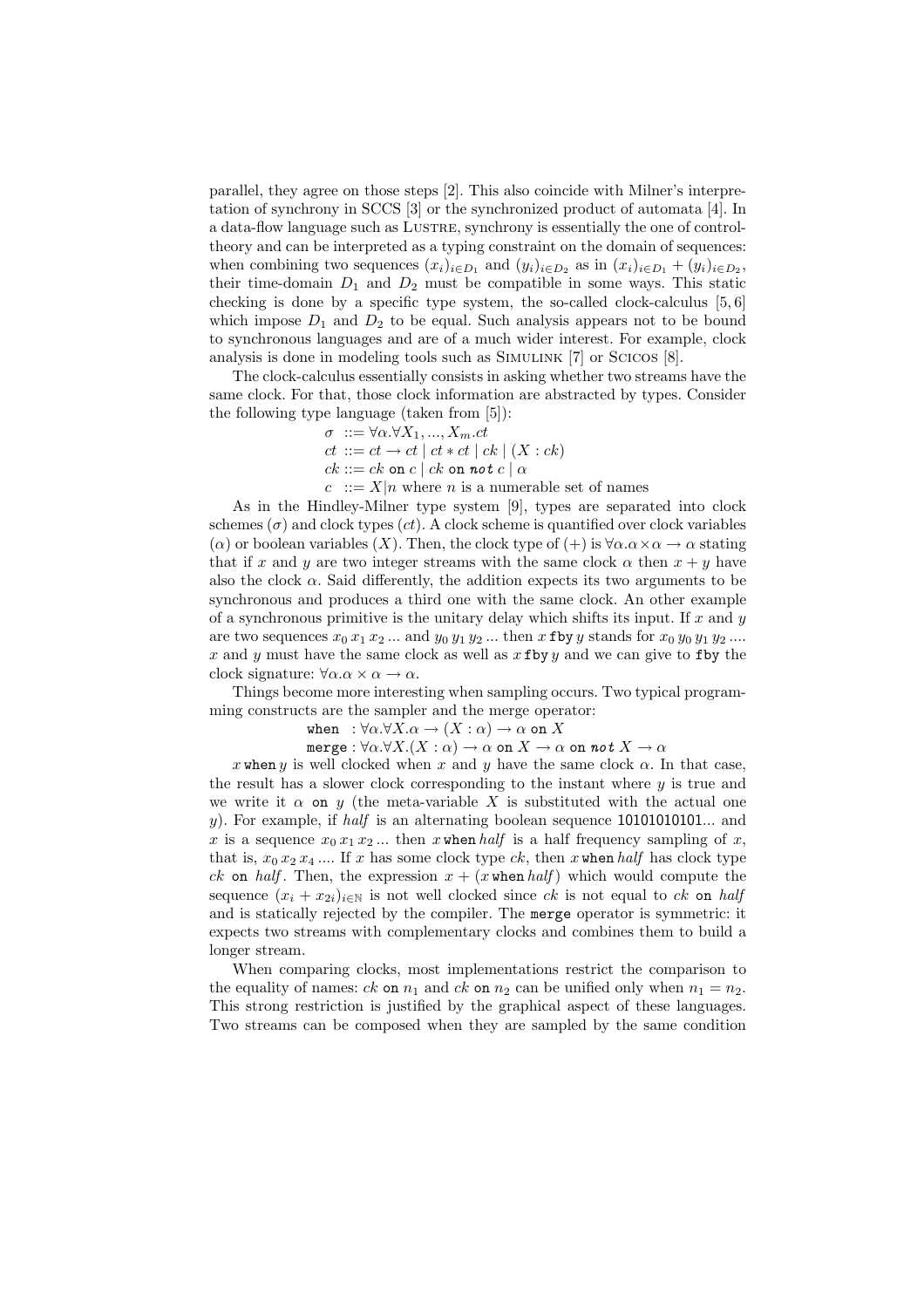coming from the very same source block, that is, the same wire. This restriction is reasonable when  $n_1$  is the result of a complex computation (for which equality is non-decidable). This is nonetheless overly restrictive for an important variety of applications where clocks are periodic and it forbids to take their properties into account. In particular, recent works have shown the interest of a more *relaxed* model of synchrony allowing to compose streams as soon as they can be synchronized through the introduction of bounded buffers. This model is called the N-synchronous Kahn model [10] and pursues the foundational work of Edward Lee on Synchronous Data-Flow graphs (SDF) [11, 12]. Data-flow equations in SDF are not statically constrained with any notion of synchronous clock, yet the existence of a static synchronous schedule is guaranteed by periodicity constraints on production/consumption rates. From the typing point of view, N-synchrony amounts at turning the clock calculus into a type-system with a subtyping rule:

$$
\text{(SUB)} \frac{H \vdash e : ck \quad ck < : ck'}{H \vdash e : ck'}
$$

Intuitively,  $ck <: ck'$  means that the 1s of ck arrive before the 1s of  $ck'$  and that  $ck$  and  $ck'$  have in average the same proportion of 1s. In the particular case of ultimately periodic clocks [13], subtyping is decidable. For example, the clock half is written  $(10)$  whereas  $0000(10)$  is the same clock with a prefix of four false values. Thus,  $\alpha$  on (10)  $\lt: \alpha$  on 0000(10). Algebraic properties allow to compare more clocks, e.g.,  $\alpha$  on (10) on (10) equals  $\alpha$  on (1000). Note that those clocks correspond to simple linear circuits (and automata). The technical details shall be reminded in Section 2.

In the present paper, we adopt a slightly different and simpler point of view than in [10]. Instead of focusing on periodic clocks, we give the ability to reason on set of clocks or *clock envelopes* as abstractions of concrete clocks. Indeed, in various applications, exact synchrony with precise periodic clocks is not mandatory and it is sufficient to reason on clock intervals where bounds are nonetheless periodic. This is typically the case in three kind of applications, (1) video applications with bounded jitter, (2) the description of execution times when modeling physical resources, and (3) the communication through buffers (or cyclic arrays). For example, a stream  $x$  which is present in average 3 times over 7 according to a base clock  $ck$  and with a possible jitter of 4 will be given a clock type  $ck$  on<sup>∼</sup> [−2, 2](7/3) as a shortcut for  $\exists n \in [-2, 2](7/3)$ . ck on n. The existential quantifier hides the exact instant where the element is present but gives a bound on it. The intuition behind the notation  $[-2, 2](7/3)$  is to account for all clocks whose  $(i + 1)$ <sup>th</sup> 1 is between positions  $(7/3) \times j - 2$  and  $(7/3) \times j + 2$ . Said differently, we consider all clocks ck' such that ck on  $1(1010100) \leq c k' \leq c k$  on (0010101). If f is of the form  $\lambda x.x$  when e for some complex boolean expression e but for which it can be proved that its value belongs to the envelope  $[-2, 2](7/3)$  then a valid abstraction for f is  $\forall \alpha \ldotp \alpha \rightarrow \alpha$  on<sup>∼</sup> [-2, 2](7/3).

Another example appears when modeling the execution time of processes [14– 16]. To state that a function f must be executed every ten cycles and that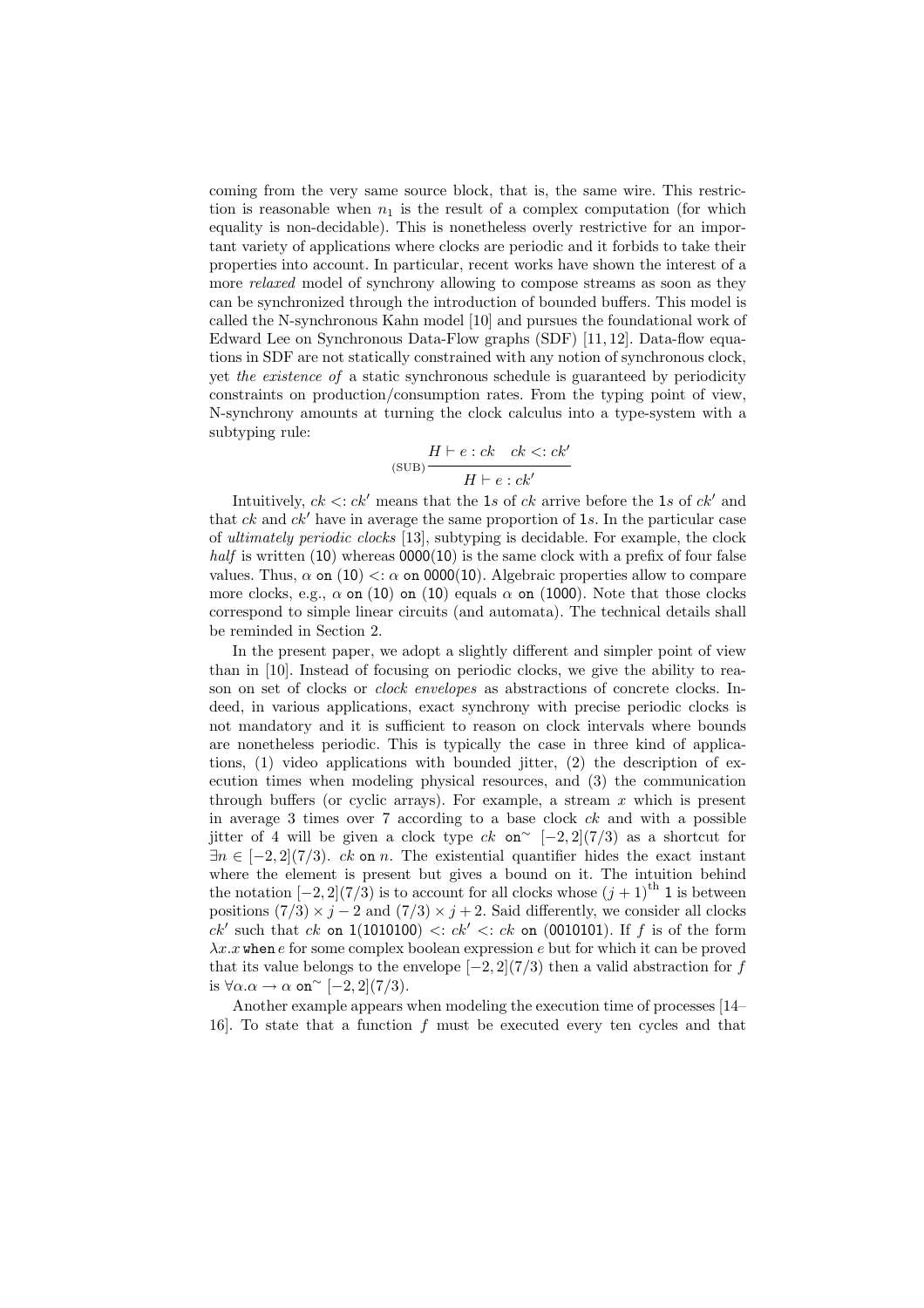its computation takes between two and four cycles, we can give it the clock signature:  $\forall \alpha \cdot \alpha$  on<sup>∼</sup> [0, 0](10/1) →  $\alpha$  on<sup>∼</sup> [2, 4](10/1). When composed twice, we get:  $f \circ f : \forall \alpha . (\alpha \text{ on}^{\sim} [0,0](10/1)) \rightarrow \alpha \text{ on}^{\sim} [4,8](10/1).$ 

Another typical example can be taken from elastic circuits [17]. For example, an elastic adder is a stream function which takes two streams which are not synchronous but are in the same envelope up to one delay, that is, they belong to some envelope  $(ck \text{ on } c)$  on<sup>∼</sup> [0, 1](1/1) for some unknown boolean sequence c (not necessarily periodic).

Finally, it is also possible to mimic a common feature found in a video application: to read several inputs (or write several output) at once. Consider, for example a stream function f whose input has clock type  $\alpha$  on $\sim$  [0, 4](1/1) connected to a stream x with clock type ck on<sup>∼</sup> [0, 0](1/1). Then, at each instant, x produces a value whereas  $f$  can wait four instants before to start consuming the values. At the fifth instant,  $f$  can consume the first five values and then continue to read arrays by slides of five elements every five instants.

The main contribution of this paper is thus to introduce those clock envelopes and to study their algebraic properties. The paper is organized as follows. In Section 2, we remind the basic properties of infinite binary words. In Section 3, we introduce the clock envelopes as sets of clocks. Section 4 presents related work and we conclude in Section 5.

For lack of space, proofs are not given or only sketched. Proofs and complements are available at www.lri.fr/~plateau/aplas08.

# 2 Clocks as Infinite Binary Words

A subtyping relation can be checked only if clock types are expressed with respect to the same clock variable. Intuitively, this is because sampling is always relative to a clock  $(ck \text{ on } c \text{ is relative to } ck)$ . In that case the subtyping relation corresponds to a relation on boolean sequences:  $\alpha$  on  $c < \alpha$  on  $c' \Leftrightarrow c < c'$ 

In this section, we present infinite binary words and a boolean operation  $\mathfrak{on}$ for them such that  $(ck \text{ on } c_1)$  on  $c_2 = ck$  on  $(c_1 \text{ on } c_2)$ . We then present the subtyping relation on these words. As we mainly manipulate the boolean stream part c of a clock type we will also call it clock.

### 2.1 Definitions

A clock can be an infinite binary word or a composition of those. Identifying names to their values, clocks have the following grammar:

$$
c ::= w \mid \textit{not } w \mid c \textit{ on } c
$$
  

$$
w ::= 0.w \mid 1.w
$$

not w is the negation of w,  $c_1$  on  $c_2$  is the sampled clock and w an infinite binary word. In infinite binary words, a 1 denotes the presence of a value on the flow, and a 0 the absence of value.

Remark 1. We will consider that in the clocks we manipulate, the maximal distance between two successive  $1s$  is bounded (in particular, every word contains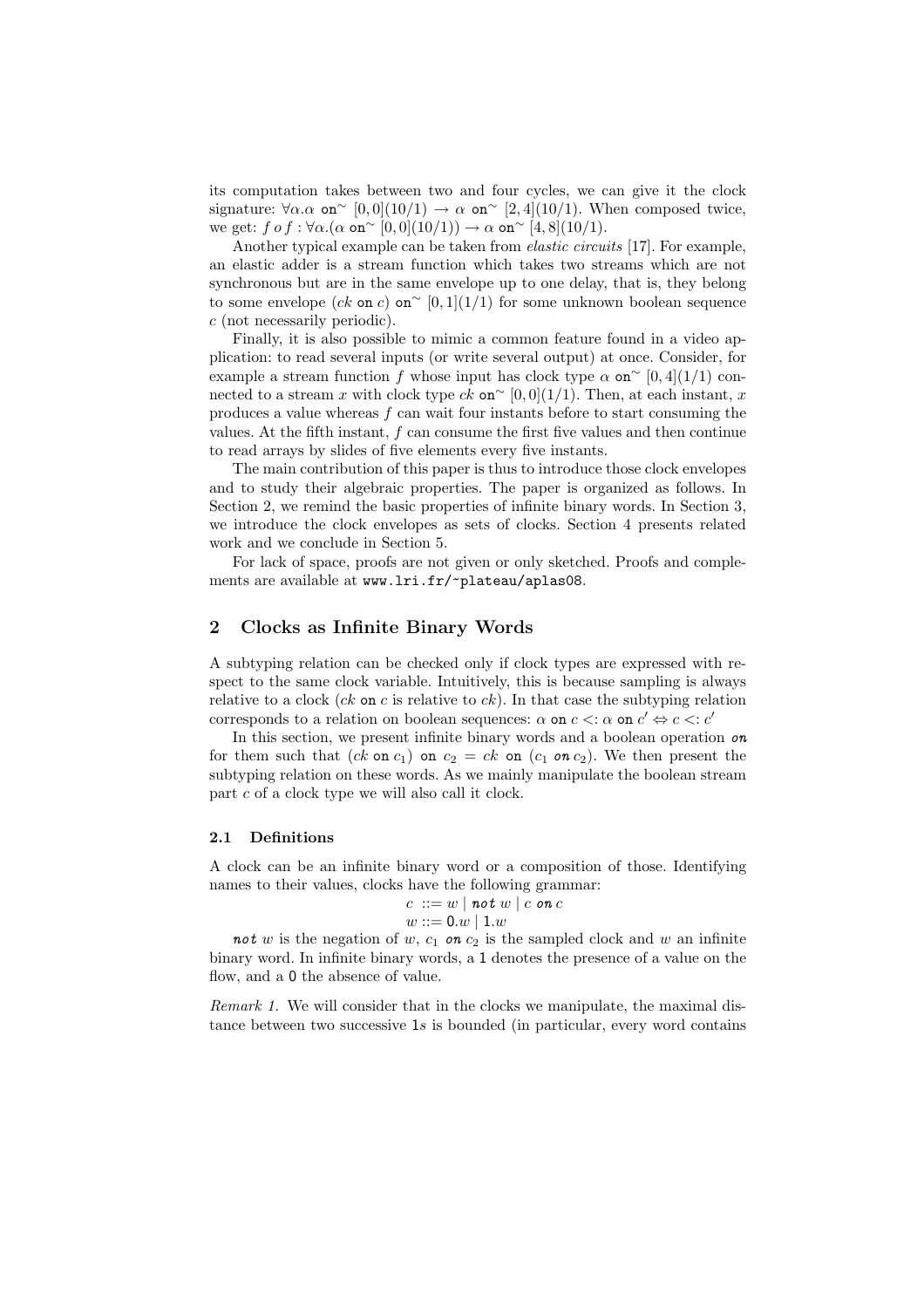

In the 2D-chronograms, the discrete function  $f_w(i) = |w[0..i]|_1$ associates to each instant  $\boldsymbol{i}$ the number of  $1s$  seen in  $w$ since the beginning. The function  $f_w^{-1}(j) = \min_i j$  s.t.  $f(i) = j$ gives the index of the  $j^{\text{th}}$  1. A rising edge at instant i means that the element at index  $i$  of  $w$  is a 1 (i.e.  $w[i] = 1$ ). In the contrary case (i.e.  $f_w(i) = f_w(i-1)$ ), it is a 0 (i.e.  $w[i] = 0$ ). The word  $w_1$  is represented on the 1D-chronogram, which is a projection of  $f_{w_1}$ .

**Fig. 1.** Chronograms representing words  $w_1 = (11010), w_2 = 0(00111), w_3 = (00100)$ .

an infinity of 1s). So, the *not* operator cannot be applied on a clock that does not contain an infinity of 0s.

*Notations:* The concatenation of a finite binary word  $u$  and a binary word w is written u.w. We will sometimes note  $0<sup>n</sup>$  the concatenation of n values 0 and  $1^n$  of n values 1.  $w[i]$  is the element at index i of w,  $w[0..i]$  is the prefix of w of length  $i + 1$ , and  $[w]_j$  the position of the  $j^{\text{th}}$  1 in w. It is defined by:  $[1.w]_1 = 0$ ,  $[1.w]_{j+1} = 1 + [w]_j$ ,  $[0^d.w]_j = d + [w]_j$ , with  $d \in \mathbb{N}, j \in \mathbb{N}^*$ .<sup>45</sup> Note that  $\forall j \geq 1$ ,  $[w]_j < [w]_{j+1}$ . Finally, the number of 1s contained in a finite binary word v is denoted by  $|v|_1$ .

We will call *periodic binary words* and we will write  $u(v)$ , the words consisting of a finite prefix  $u$ , followed by the infinite repetition of a finite binary word  $v$ .

Fig. 1 shows some examples of infinite binary words, represented by chronograms. The discrete function  $f_w(i) = |w[0..i]|_1$  associates to each instant i the number of 1 seen in w since the beginning. A rising edge at instant  $i$  means that  $w[i] = 1$ . If a flow is produced (resp. consumed) at clock w, then a token is produced (resp. consumed) at each rising edge of the chronogram.

Formally, the on operator is defined by:

1. $w_1$  on  $1.w_2 = 1.(w_1 \text{ on } w_2)$ 1. $w_1$  on  $0.w_2 = 0.(w_1 \text{ on } w_2)$ 0. $w_1$  on  $w_2$  = 0. $(w_1$  on  $w_2)$ 

The elements of  $w_1$  on  $w_2$  correspond to the elements of  $w_2$ , when  $w_2$  is traversed at the rhythm of the 1s of  $w_1$ . So if the j<sup>th</sup> 1 of  $w_2$  is the i<sup>th</sup> element of  $w_2$ , we know that the j<sup>th</sup> 1 of  $w_1$  on  $w_2$  is at the index of the i<sup>th</sup> 1 in  $w_1$ .

**Proposition 1.**  $[w_1 \text{ on } w_2]_j = [w_1]_{[w_2]_j+1}$ 

Corollary 1 (on associativity).  $(w_1 \text{ on } w_2)$  on  $w_3 = w_1$  on  $(w_2 \text{ on } w_3)$ 

 $^4$  N is the set of natural numbers and  $\mathbb{N}^*$  is the set of positive natural numbers.

<sup>5</sup> Note that for readability reasons and contrary to previous works, indexes of elements of w begin at 0. It involves a shift in some formulas, w.r.t those of [10].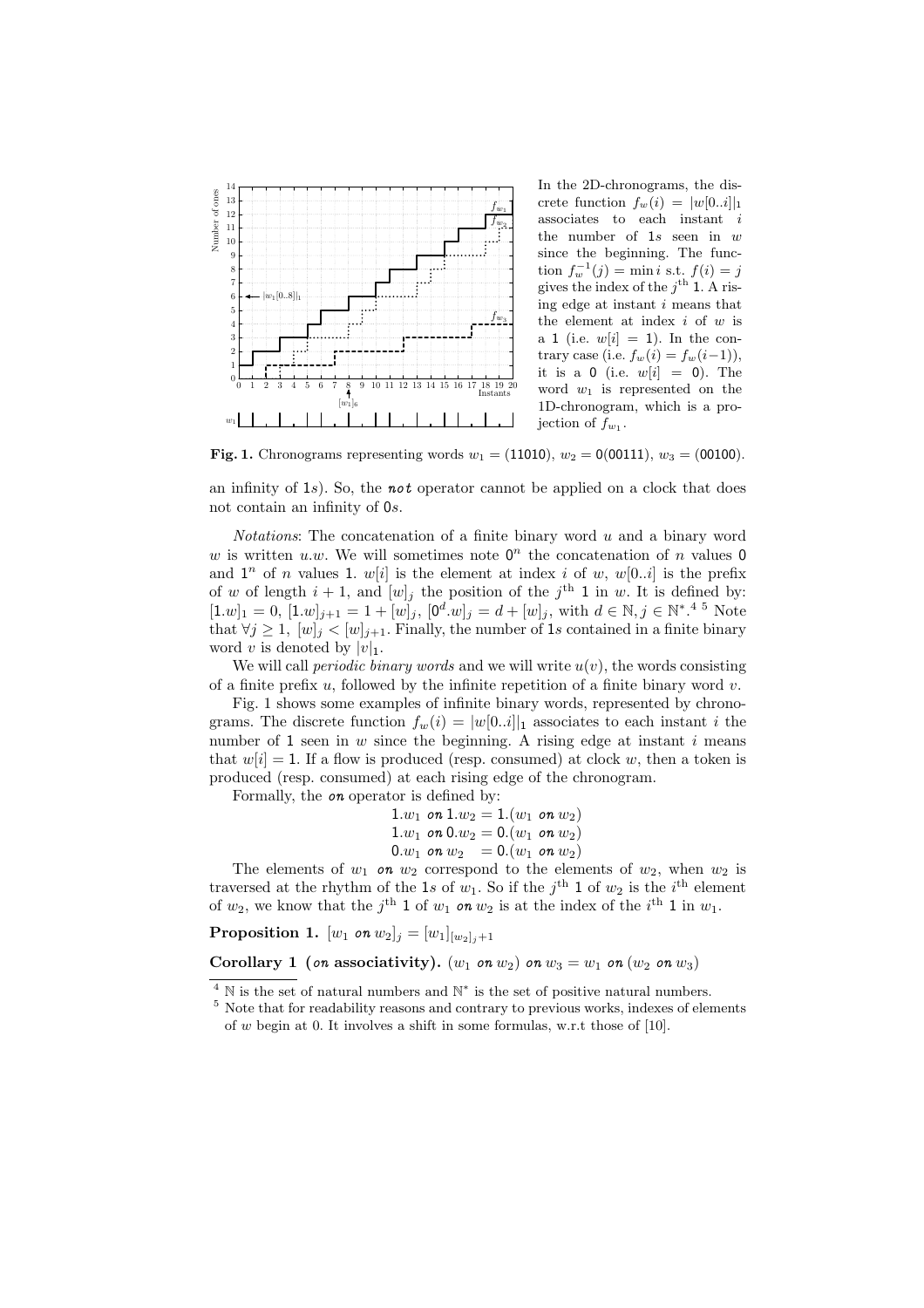#### 2.2 Buffer Size

The minimal buffer size needed to communicate from an output with clock type  $\alpha$  on w to an input with clock type  $\alpha$  on w' is the maximum amount of data produced and not yet consumed in the course of the execution:

 $size(w, w') = \max_{i \in \mathbb{N}}(|w[0..i]|_1 - |w'[0..i]|_1)$ 

Note that if the minimum of this difference is negative, then there will be at least one read in an empty buffer. Indeed, when a negative value is reached, more data have been consumed than produced.

In chronograms, the buffer size to communicate from  $\alpha$  on w to  $\alpha$  on w' is equal to the maximal difference  $f_w(i) - f_{w'}(i)$ . For example, in Fig. 1, the maximal amount of data produced and not yet consumed during the communication from  $\alpha$  on  $w_1$  to  $\alpha$  on  $w_2$  is 2, reached for the first time at instant 1. The amount of data to store during the communication from  $\alpha$  on  $w_1$  to  $\alpha$  on  $w_3$ grows infinitely.

### 2.3 Subtyping Relation

The subtyping relation is verified if the tokens are always produced before they are expected (precedence relation), and at a bounded distance of the instant they are consumed (synchronizability relation).

### Definition 1 (precedence).

We say that w<sub>1</sub> precedes w<sub>2</sub> and we write  $w_1 \prec w_2$  iff  $\forall j \geq 1$ ,  $[w_1]_i \leq [w_2]_j$ .

A word  $w_1$  precedes a word  $w_2$  if the  $j^{\text{th}}$  1 of  $w_1$  always comes before (or at the same time as) the  $j<sup>th</sup> 1$  of  $w<sub>2</sub>$ . It permits to verify that the causality relation between flows is preserved, i.e. that the producer writes its outputs in the buffer before the consumer needs it.

In Fig. 1, the edges of the chronogram of  $w_1$  occur earlier than the corresponding ones of  $w_2$  and  $w_3$ , so  $w_1 \preceq w_2$  and  $w_1 \preceq w_3$  but chronograms of  $w_2$ and  $w_3$  are interleaved, so  $w_2 \npreceq w_3$  and  $w_3 \npreceq w_2$ .

We can define the supremum ⊔ and the infimum ⊓ of a set of infinite binary words  $W = \{w_1, ..., w_n\}$  for the  $\preceq$  relation:

 $\forall j \geq 1, \ [\sqcup W]_j = \max([w_1]_j, ..., [w_n]_j) \text{ and } [\sqcap W]_j = \min([w_1]_j, ..., [w_n]_j).$ For instance, in Fig. 1,  $w_2 \sqcup w_3$  is equal to  $w_2$  until instant 3 and then equal to  $w_3$ .

For all  $w \in W$ ,  $\sqcap W \preceq w \preceq \sqcup W$ .

Definition 2 (synchronizability). We say that two words  $w_1$  and  $w_2$  are synchronizable and we write  $w_1 \Join w_2$  iff there exists  $d_1, d_2 \in \mathbb{N}$  such that  $w_1 \preceq 0^{d_2}.w_2$  and  $w_2 \preceq 0^{d_1}.w_1$ .

By definition of  $\preceq$ , it ensures that the j<sup>th</sup> 1 of  $w_1$  is at a bounded distance of the  $j^{\text{th}}$  1 of  $w_2$ :

**Proposition 2.**  $w_1 \bowtie w_2 \Leftrightarrow \exists d_1, d_2 \in \mathbb{N}, \forall j \geq 1, -d_1 \leq [w_1]_j - [w_2]_j \leq d_2$ 

For instance, in Fig. 1,  $w_1 \Join w_2$ , but  $w_1 \Join w_3$  and  $w_2 \Join w_3$ .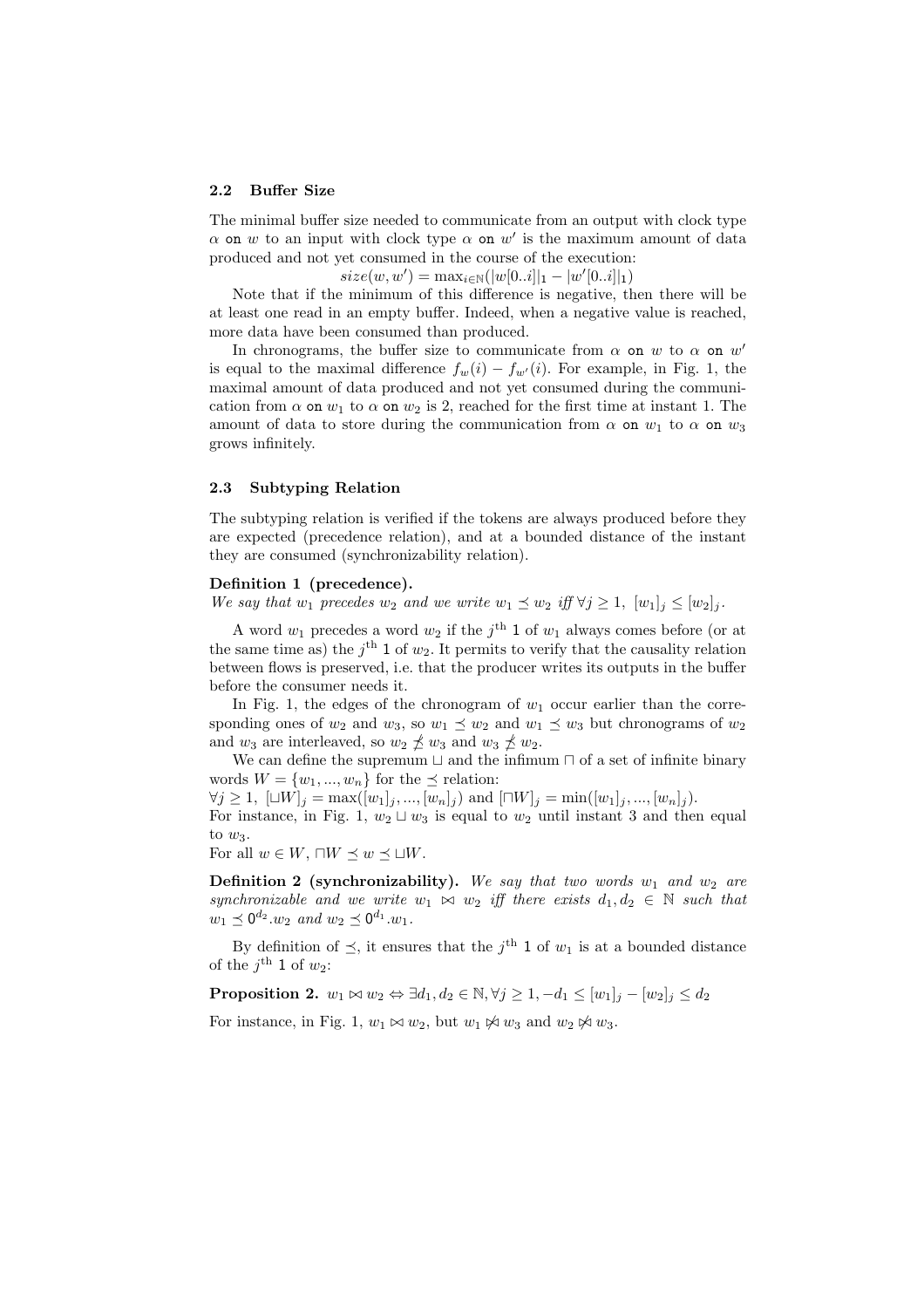When the producer of a flow communicates with the consumer through a buffer, it allows to verify that there exists a correct size for this buffer such that there will never be an overflow. Indeed, if  $-d_1 \leq [w_1]_j - [w_2]_j \leq d_2$ , the j<sup>th</sup> 1 of  $w_2$ occurs at worst  $d_1$  instants after the  $j^{\text{th}}$  1 of  $w_1$ . So when it occurs in  $w_2$ , at worst  $d_1$  supplementary 1s have occurred in  $w_1$ , and the size  $\max_i |w_1[0..i]|_1 - |w_2[0..i]|_1$ is lower or equal to  $d_1$ .

**Definition 3 (subtyping).** The subtyping relation, written  $\lt$ : is the conjunction of precedence and synchronizability:  $w_1 < w_2 \stackrel{def}{=} w_1 \preceq w_2 \wedge w_1 \bowtie w_2$ .

In fact, if the tokens are always produced before they are needed, and at a bounded distance of the time they are consumed, then the communication can be made synchronous by the insertion of a bounded size buffer. For instance, in Fig. 1,  $w_1 \leq w_2$ .

Remark 2. By Def. of  $\preceq$  and  $\bowtie$ ,  $w_1 \lt: w_2 \Leftrightarrow \exists d \in \mathbb{N}, \forall j \geq 1, 0 \leq [w_2]_j - [w_1]_j \leq d$ 

The  $\text{o}n$  operator is monotonous with respect to the  $\lt$ : relation:

#### Proposition 3 (*on* monotonicity).

 $w_1$  <:  $w_2 \wedge w'_1$  <:  $w'_2$   $\Rightarrow$   $w_1$  on  $w'_1$  <:  $w_2$  on  $w'_2$ 

All definitions of this section can be lifted to clocks  $(c)$  by computation of not and on operators.

# 3 Abstraction of Clocks

Abstracting an infinite binary word  $w$  consists in keeping only  $(1)$  the average distance T between two 1s in w (the asymptotic rate of 1s of w is  $\frac{1}{T}$ ) and (2) two phases  $d$  and  $D$  that bound indexes of 1s in  $w$ , with respect to the perfect repartition of one 1 every T instants. We note this abstraction  $[d, D](T)$ and we call it envelope.

Abstract clocks can be envelopes or compositions of those. They are defined by the following grammar:<sup>6</sup>

$$
ac ::= a \mid \textit{not} \sim a \mid ac \textit{ on} \sim ac
$$

$$
a ::= [d, D] (T) \text{ with } d, D, T \in \mathbb{Q}, D \ge 0 \text{ and } T \ge 1
$$

In this section, we explain what set of words is represented by an envelope and we show that this language is recognizable by a finite automaton. Then we define  $\mathfrak{o}_n \mathfrak{v}$  and  $\mathfrak{not} \mathfrak{v}$  operators that can be computed efficiently, allowing to always reduce an abstract clock to an envelope. Finally, we show that relations presented in Sec. 2 can be easily checked, and that buffer size can be efficiently computed.

 $6 \circ$  is the set of rational numbers.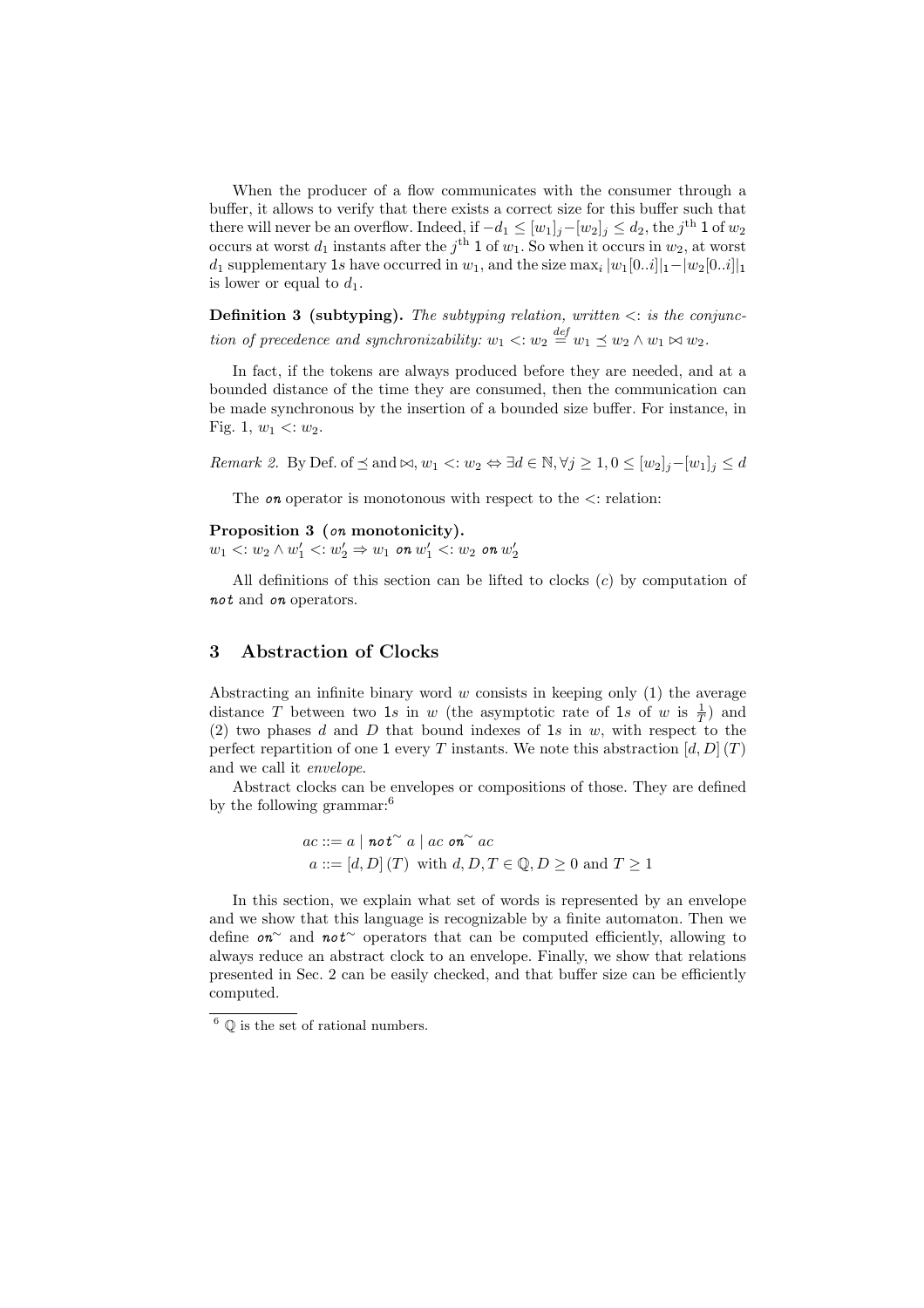



Fig. 2. If the rising edges of a word  $w$  all start between the lines of equation  $\frac{i-d}{T}$  and  $\frac{i-D}{T}$ , then w is in the envelope  $[d, D](T)$ , because for all  $j \geq 0, T \times j + d \leq [w]_{j+1} \leq T \times j + D$ . Thus  $w_1$  is in  $a_1 = \left[-\frac{2}{3}, 0\right] \left(\frac{5}{3}\right)$  and  $w_2$  is in  $a_2 = \left[\frac{5}{3}, \frac{9}{3}\right] \left(\frac{5}{3}\right)$ . For instance,  $\frac{5}{3} \times 4 + \frac{5}{3} \leq [w_2]_5 \leq \frac{5}{3} \times 4 + \frac{9}{3}$ .

Fig. 3. The concretization set of  $\left[0, \frac{1}{3}\right]$   $\left(\frac{5}{3}\right)$  is empty: there is no valid discrete index for the third 1.

### 3.1 Abstraction of Infinite Binary Words

An envelope  $[d, D](T)$ , with  $d, D, T \in \mathbb{Q}$ ,  $D \geq 0$ ,  $T \geq 1$ , represents the following set of infinite binary words:

# Definition 4 (concretization).

concr  $([d, D] (T)) \stackrel{def}{=} \{w, \forall j \geq 0, T \times j + d \leq [w]_{j+1} \leq T \times j + D\}$ 

D will always be positive or null, otherwise we would have  $[w]_1 < 0$ . A  $T < 1$ would represent clocks that have in average more that one 1 per instant, which are not considered (as mentioned in Sec. 2.1  $\forall j \geq 1$ ,  $[w]_i < [w]_{i+1}$ ).

In 2D-chronograms, the envelope  $[d, D](T)$  can be represented by two lines that bound the rising edges starting points of the words it contains. The equations of these lines are  $\frac{i-d}{T}$  and  $\frac{i-D}{T}$ . For instance, in Fig. 2 we can see the word  $w_2 = 0(00111)$  and  $a_2 = \left[\frac{5}{3}, \frac{9}{3}\right] \left(\frac{5}{3}\right)$ , which is an abstraction of  $w_2$ .

The lines can be interpreted as "ideal clocks" such that from instant  $\frac{5}{3}$  (resp.  $\frac{9}{3}$ ), a tick occurs every  $\frac{5}{3}$  of instant (i.e. each time the line crosses a y-axis discrete value). The word  $w_2$  is bounded by these two ideal clocks (see the 1Dchronograms of Fig. 2).

Notice that every word staying at a bounded distance of its asymptotic rate can be abstracted by an envelope.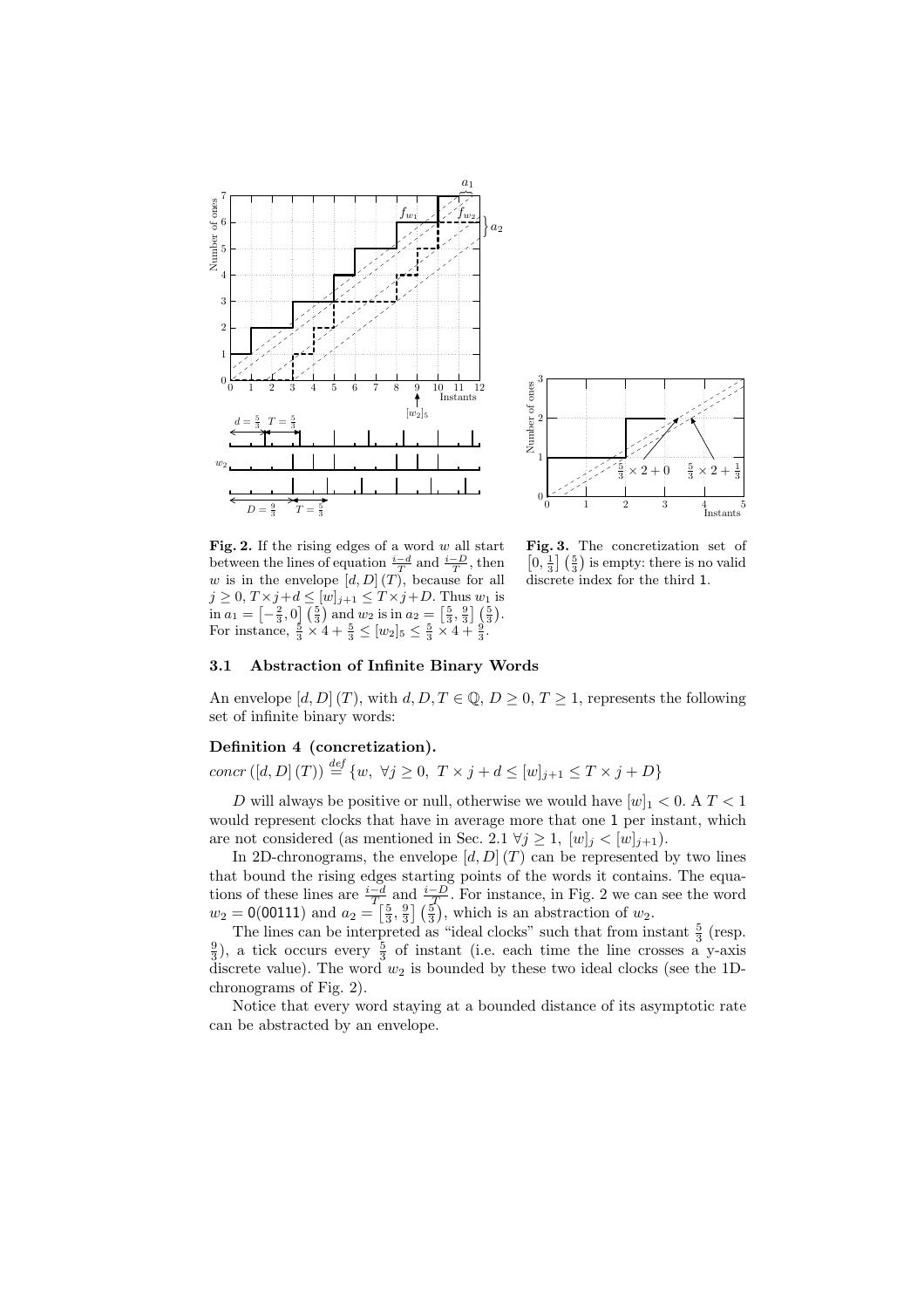An envelope can always be normalized into the form  $\left[\frac{k}{n}, \frac{K}{n}\right] \left(\frac{l}{n}\right)$  with  $k \in \mathbb{Z}$ ,  $K \in \mathbb{N}$ , and  $gcd(l, n) = 1$  without changing the concretization set:

Proposition 4 (normal form).

$$
\forall a = [d, D] \left(\frac{l'}{n'}\right), \exists k \in \mathbb{Z}, K \in \mathbb{N}, l \in \mathbb{N}, n \in \mathbb{N}^* \text{ with } gcd(l, n) = 1
$$
  
such that concr $\left(\left[\frac{k}{n}, \frac{K}{n}\right] \left(\frac{l}{n}\right)\right) = concr(a).$   

$$
l = \frac{l'}{gcd(l', n')}, n = \frac{n'}{gcd(l', n')}, k = \lceil d \times n \rceil \text{ and } K = \lfloor D \times n \rfloor.
$$

The concretization set is empty if there exists a  $j \geq 0$  such that there is no natural number between the bounds of the  $(j+1)$ <sup>th</sup> 1. Actually, in this case, there is no valid index for the  $(j + 1)^{th}$  1.

# Proposition 5 (empty concretization set).

Let  $a = [d, D]$  (T) be an envelope.  $concr(a) = \emptyset \Leftrightarrow \exists j \geq 0, \{m \in \mathbb{N}, T \times j + d \leq m \leq T \times j + D\} = \emptyset$  $\Leftrightarrow \exists j \geq 0, \ [T \times j + d] > [T \times j + D]$ 

For instance, the concretization set of  $\left[0, \frac{1}{3}\right] \left(\frac{5}{3}\right)$  is empty. Indeed, we can see in Fig. 3 that there is no valid index for the third 1, that must occur between the instants  $\frac{5}{3} \times 2 + 0$  and  $\frac{5}{3} \times 2 + \frac{1}{3}$ .

The following proposition gives a sufficient condition on an envelope  $a$ , to ensure that its concretization set of is not empty. If  $a$  is in normal form, this condition is necessary.

Proposition 6 (non-emptiness test). Let  $a = \left[\frac{k}{n}, \frac{K}{n}\right] \left(\frac{l}{n}\right)$  be an envelope.  $\frac{K}{n} - \frac{k}{n} \geq 1 - \frac{1}{n} \Rightarrow concr(a) \neq \emptyset$ Additionally, if a is in normal form (i.e.  $gcd(l, n) = 1$ ), then the converse holds.

A length  $1-\frac{1}{n}$  for the interval  $\left[\frac{k}{n},\frac{K}{n}\right]$  ensures that for all *i*, there is a natural number between the bounds of the  $j<sup>i</sup>$ th 1 index. If furthermore the envelope is in normal form, then this length is the minimal length such that the concretization set is not empty.

The concretization set contains one and only one element iff for all  $j$  there is exactly one natural number between the lower bound and the upper bound, i.e. iff  $\forall j, [T \times j + d] = |T \times j + D|$ . Indeed, in that case there is only one choice for the index of each 1 of the binary word. This occurs when  $D - d = 1 - \frac{1}{n}$ , and only when this condition is verified in the case of abstract clocks in normal form. For instance, in Fig. 2,  $w_1$  is the unique element in the concretization set of  $a_1$ . Indeed,  $a_1 = \left[-\frac{2}{3}, 0\right] \left(\frac{5}{3}\right)$  and  $0 - \left(-\frac{2}{3}\right) = 1 - \frac{1}{3}$ . We can check on the 2D-chronogram that for each  $j$  on the y-axis, there is exactly one valid index  $i$ in the envelope.

Otherwise, the concretization set is infinite. In fact, in that case there are several integers between the bounds of certain indexes, thus several choices for them. Then, it is the case for an infinity of indexes. This occurs iff  $\forall j \geq 0, [T \times j+1]$  $|d| \leq |T \times j + D|$  (non-emptiness condition) and  $\exists j \geq 0, |T \times j + d| < |T \times j + D|$ (several choices for at most one index). This occurs when  $D - d > 1 - \frac{1}{n}$ , and

 $\lceil x \rceil$  (resp.  $\lceil x \rceil$ ) is the notation for the ceiling (resp. floor) function.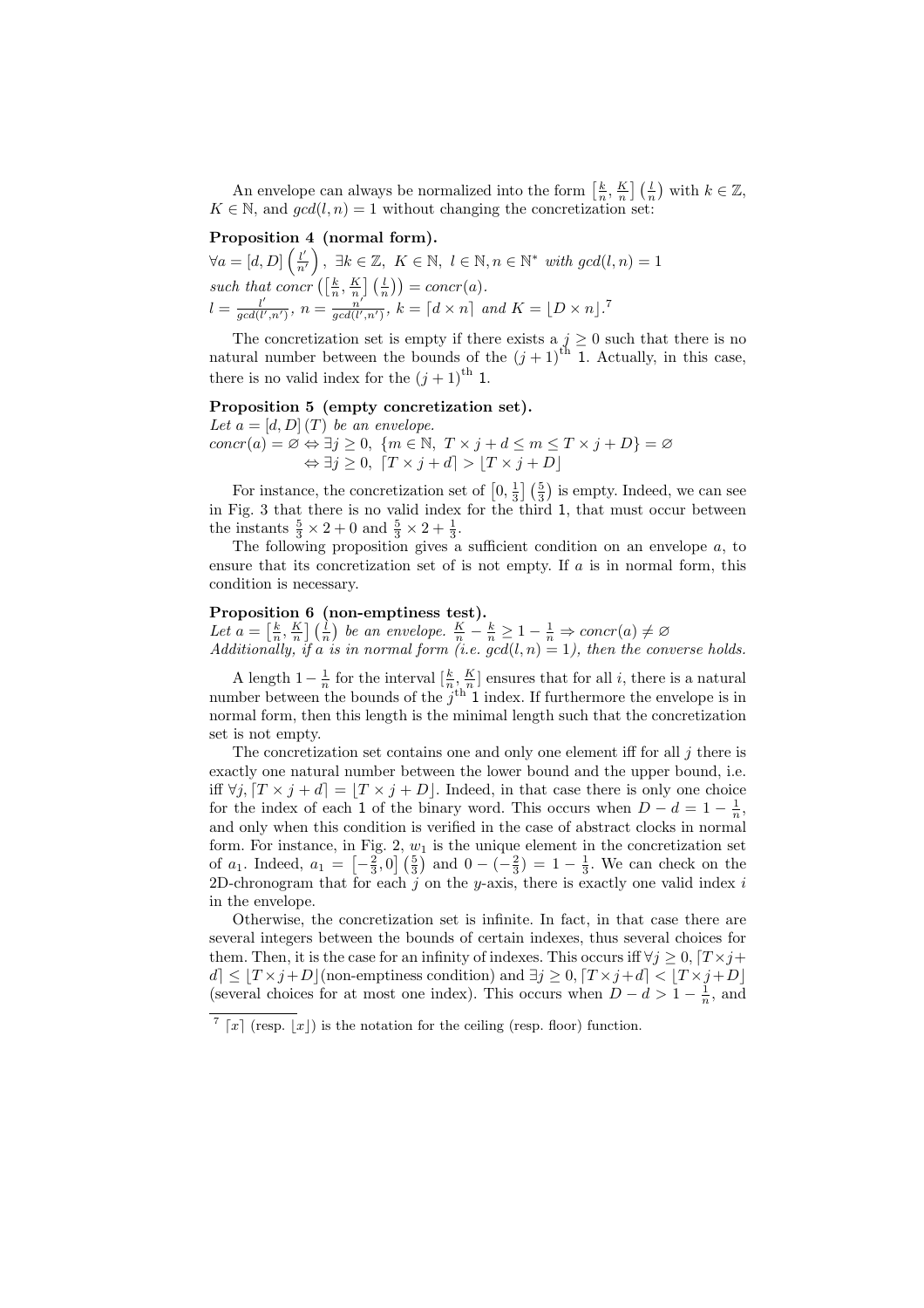only when this condition is verified in the case of envelopes in normal form. For instance in Fig. 2, if we consider the concretization set of  $a_2$ , we note that the fourth edge can occur at index  $8$  (as in  $w_2$ ) or 7.

Remark 3. The chronogram never passes on the right of the envelope. Indeed, passing on the right of it leads to no more allow rising edges in the word, and thus to have clocks with a finite number of presence instants, which are not considered in this work.

Let us consider the concretization set of a simpler example:  $a_4 = [2, 3]$  (2).  $concr(a_4) = \{0^2(10), 0^2(1001), 0^2(0110), 0^2(01), 0^2(011001), 0010(01), \ldots\}$ To simplify the presentation, we only give here some periodic elements of the concretization set, but it contains an infinity of periodic and non-periodic infinite binary words, all of the form  $00(10 + 01)^*$ . We show in Sec. 3.2 a complete

representation of the concretization sets. The infimum and supremum of the concretization set (with respect to the  $\preceq$ relation) are periodic binary words:

**Proposition 7** ( $\sqcap$ ,  $\sqcup$ ). Let  $a = [d, D](T)$  with concr( $a \neq \emptyset$ .  $w_{\text{inf}} = \Box (concr(a)) \Leftrightarrow \forall j \geq 0, [w_{\text{inf}}]_{j+1} = \Box T \times j + d$  $w_{\text{sup}} = \sqcup (concr(a)) \Leftrightarrow \forall j \geq 0, [w_{\text{sup}}]_{j+1} = \lfloor T \times j + D \rfloor$ 

If  $T = \frac{l}{n}$ , then the periodic pattern will be of length l and will contain n ones.

*Proof.* The formulas come from the definitions of  $\Box$  and  $\Box$ . Let  $T = \frac{l}{n}$ . The word  $w_{\text{inf}}$  is periodic because for all  $j \geq 0$ ,  $[w_{\text{inf}}]_{j+n+1} = \lceil \frac{l}{n} \times (j+n) + d \rceil$  $\lceil \frac{l}{n} \times j + d \rceil + l$ , so  $\forall j \ge n$ ,  $[w_{\text{inf}}]_{j+1} = [w_{\text{inf}}]_{j+1-n} + l$ . □

For instance in Fig. 2,  $w_2' = 00(10110)$  is the infimum of the concretization set of  $a_2$ , the rising edges occur as soon as possible, and  $w''_2 = 00(01101)$  is the supremum, the rising edges occur as late as possible. As we illustrate in Sec. 3.2, these two particular clocks can be efficiently computed with a synchronous circuit with linear size (w.r.t  $max(d, D, T)$ ) instead of the size of the period and they are perfectly balanced.

We have a partial order relation on abstract clocks:

 $\textbf{Definition 5 (order relation} \sqsubseteq^{\sim})\textbf{.}~ ac_1 \sqsubseteq^{\sim} ac_2 \overset{def}{=} concr(ac_1) \subseteq concr(ac_2)$ 

It can be tested efficiently.

**Proposition 8** ( $\sqsubseteq^{\sim}$  test). Let  $a_1 = [d_1, D_1](T_1)$  and  $a_2 = [d_2, D_2](T_2)$  be envelopes such that  $concr(a_1) \neq \emptyset$  and  $concr(a_2) \neq \emptyset$ . Then,

 $T_1 = T_2$  and  $[d_1, D_1] \subseteq [d_2, D_2] \Rightarrow a_1 \sqsubseteq^{\sim} a_2$ 

Additionally, if  $a_1$  and  $a_2$  are in normal form, then the converse holds.

If we interpret this on the 2D-chronograms,  $a_1 \subseteq \sim a_2$  if the lines representing the envelope of  $a_1$  are between the ones of  $a_2$ .

*Proof (Intuition)*. To stay between the lines of  $a_2$ , the lines of  $a_1$  must have the same slope as the ones of  $a_2$ , thus  $\frac{1}{T_2} = \frac{1}{T_1}$ . Concerning the delays, the proof that the converse holds relies on the fact that  $a_1$  and  $a_2$  are in normal form.  $\Box$ 

We will write  $abs(w)$  any function such that  $abs(w) = a \Rightarrow w \in concr(a)$ .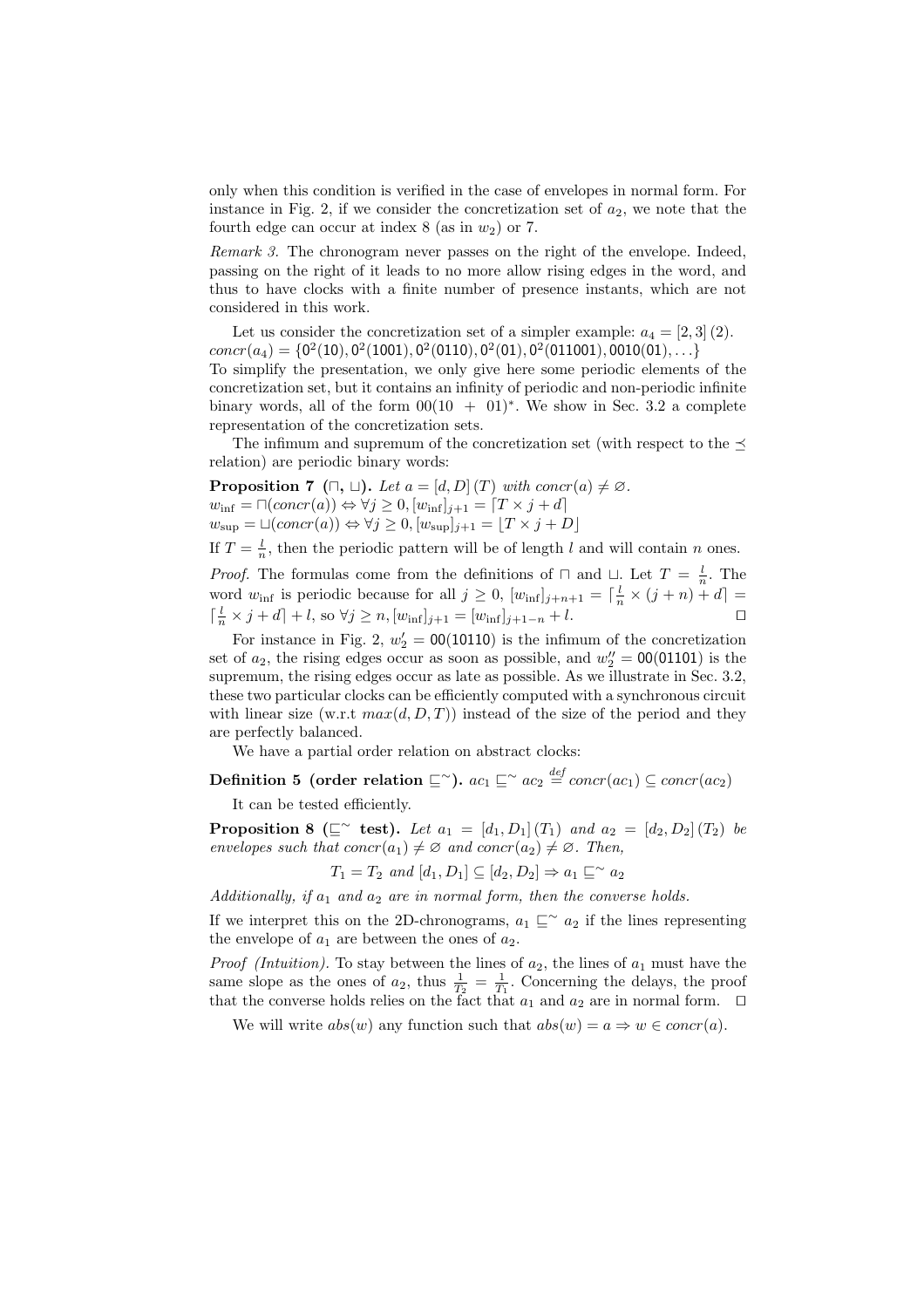#### 3.2 Abstract Clocks as Automata

We have seen that the concretization set of an abstract clock can be empty, contain a unique element or an infinity of elements. It can be represented by a deterministic finite automaton recognizing all binary words of the set, and only them. We first define an infinite automaton such that the language recognized is the concretization set, then we show that it is equivalent to a finite automaton.

#### Definition 6 (automaton associated to an envelope).

Let  $a = [d, D](T)$  be an envelope. The infinite automaton associated to a is  $I_a = \langle Q, \Sigma, \delta, q_o \rangle$  with:

- $-$  The set of states Q is a set of pairs  $(i, j) \in \mathbb{N}^2$
- The initial state  $q_o$  is  $(0,0)$
- The alphabet  $\Sigma$  is  $\{0,1\}$
- The transition function  $\delta$  is defined by:
	- $\delta(1,(i,j)) = (i + 1, j + 1)$  if  $T \times j + d \leq i \leq T \times j + D$
	- $\delta(0,(i,j)) = (i + 1, j)$  if  $i + 1 \leq T \times j + D$
	- It is undefined otherwise.

**Proposition 9.** Let  $a = [d, D](T)$  be an envelope, and  $I_a$  its associated infinite automaton. The language recognized by  $I_a$  is concr(a).

The labels of the states correspond to coordinates in 2D-chronograms. The value i is the index of the current instant, and j is the number of 1s seen before the current instant. A transition from  $(i, j)$  to  $(i+1, j+1)$  corresponds to a rising edge starting at  $(i, j)$ , i.e. to the occurrence of the  $(j + 1)$ <sup>th</sup> 1 at index *i*. It can be taken if  $(i, j)$  is between the bounding lines, i.e. if  $T \times j + d \leq i \leq T \times j + D$ . A transition from  $(i, j)$  to  $(i+1, j)$  corresponds to a flat edge in the chronogram. It can be taken if the destination state  $(i + 1, j)$  is not on the right-side of the bounding lines (see Rem. 3), i.e. if  $i+1 \leq T \times j+D$  (it ensures that i is not the last valid index for the  $(j + 1)$ <sup>th</sup> 1).

Let us now define the set of reachable states. A state  $(i, j)$  is reachable if the two following conditions are verified: (1) if  $j > 0$ , it is possible that the j<sup>th</sup> 1 has occurred before *i*, i.e. the earliest possible index for the  $j^{\text{th}}$  1 ( $T \times (j-1) + d$ ) is smaller or equal to  $i - 1$ , and (2) it is still possible for the  $(j + 1)^{t\tilde{h}}$  1 to occur, i.e. i is less or equal to the latest possible index for the  $(j+1)$ <sup>th</sup> 1 ( $T \times j + D$ ). So we can restrict the set of states to the set of reachable states which is

 $Q = \{(i, j) \in \mathbb{N}^2, (j = 0 \text{ or } d - T + 1 \leq i - T \times j) \text{ and } (i - T \times j \leq D)\}.$ 

This infinite automaton can be transformed into a finite one, by noticing that the transition function only depends on the value of  $i - T \times j$ . We thus identify all states  $(i, j)$ ,  $(i', j')$  such that  $i - T \times j = i' - T \times j'$ . As states are such that  $j = 0$  and  $i \leq D$ , or  $d - T + 1 \leq i - T \times j \leq D$ , the set of states obtained is finite. The transition function of the finite automaton  $A_a$  equivalent to the infinite automaton  $I_a$  is:

 $\delta(1,(i,j)) = nf(i+\overline{1},j+1)$  if  $T \times j + d \leq i \leq T \times j + D$ 

 $\delta(0, (i, j)) = nf(i + 1, j)$  if  $i + 1 \leq T \times j + D$ 

with  $T = \frac{l}{n}$ ,  $nf(i, j) = (i - x \times l, j - x \times n)$ ,  $x = \max\{x \in \mathbb{N}, (x \times l \le i) \land (x \times n \le j)\}$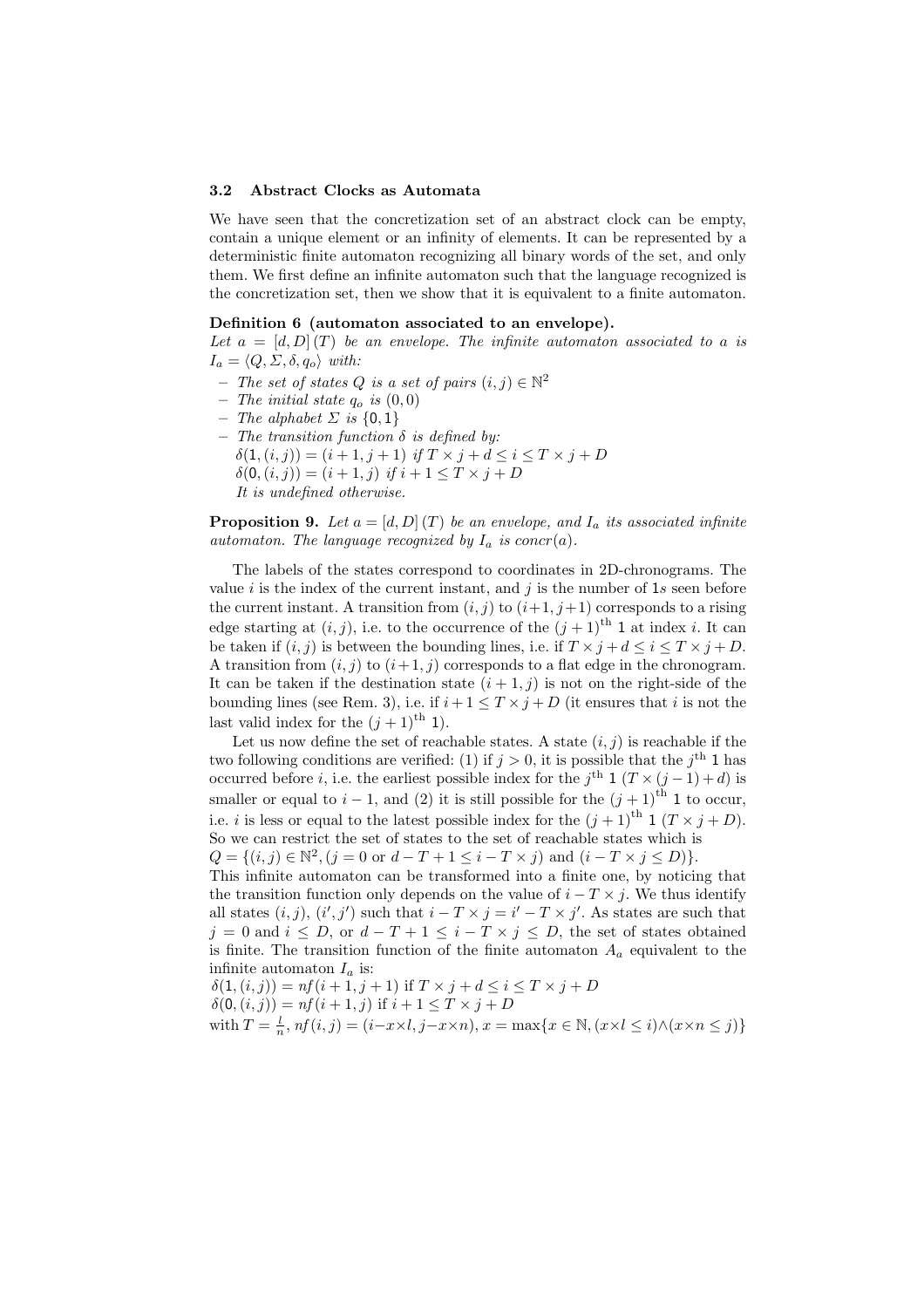

Fig. 4. Automata recognizing the clocks of  $concr(a_2)$  and  $concr(a_4)$ .

We thus are able to represent infinite concretization sets by finite automata. Fig. 4 shows the automata associated to  $a_2 = \left[\frac{5}{3}, \frac{9}{3}\right] \left(\frac{5}{3}\right)$  of Fig. 2, and to  $a_4 = [2,3]$  (2).

The infimum of the concretization set (with respect to  $\preceq$ ) corresponds to the path taking in priority the 1-transitions, and the supremum corresponds to the path taking in priority the 0-transitions. All paths have the same asymptotic rate of 1s (e.g. choosing 1-transitions first only delays the corresponding 0-transitions).

It is interesting because it allows to check dynamically or statically (with model checking) that a clock is in the envelope specified by the user, and throw an error message if it's not the case. Note that it is not necessary to build explicitly the automaton. Here is a Lustre program that checks that a clock clk is in an envelope  $\left[\frac{k}{n}, \frac{K}{n}\right] \left(\frac{l}{n}\right)$ .

node norm(const l, n: int; i, j: int) returns (ni, nj: int); let (ni, nj) = if i >= 1 and j >= n then  $(i - 1, j - n)$  else  $(i, j)$ ; tel node check(const k, K, l, n: int; clk: bool) returns (ok: bool); var i, j, v: int; let  $(i,j) = (0,0) \rightarrow pre norm(1, n, i+1, if clk then j + 1 else j);$  $v = i * n - i * 1$ : ok = if clk then (k <= v and v <= K) else v <= K - n; tel

The function norm incrementally computes the normal form of the state (i,j) using l and n. The function check maintains the value of the current state. It is initialized to  $(0,0)$ , then at each instant, i is incremented, and j is incremented if the clock clk was true at the preceding instant. The normalization function is applied to the new state. Then, if the current value of clk is true, we check that a 1-transition is allowed, and in the contrary case, we check that a 0-transition is allowed.

The same principle allows to generate clocks within a certain abstraction, for simulation purposes. To generate the earliest clock we take a 1-transition each time it is allowed.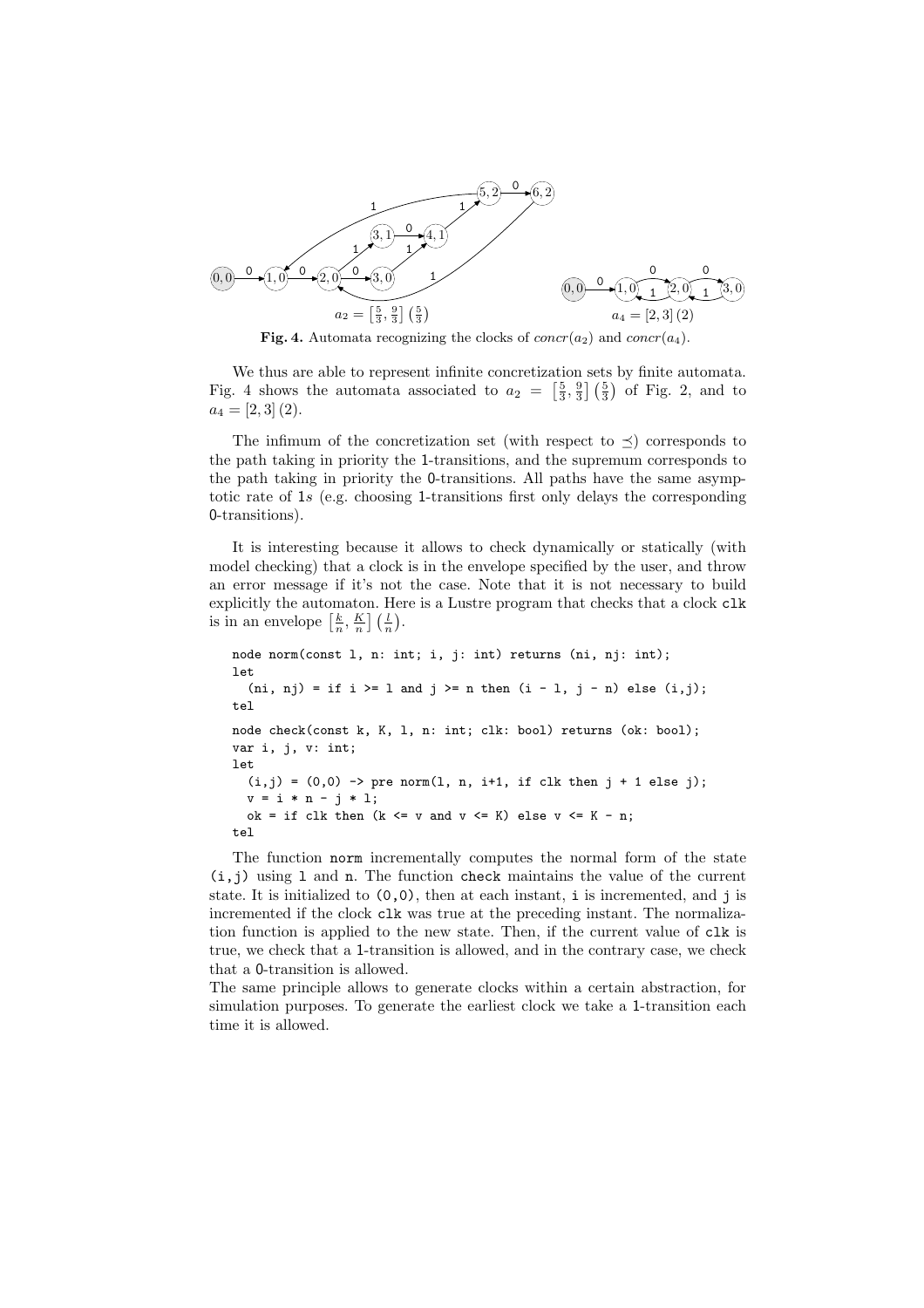```
node early(const k, K, l, n: int) returns (clk: bool);
var i, j, v: int;
let
  (i, j) = (0,0) -> pre norm(l, n, i+1, if clk then j + 1 else j);
  v = i * n - j * 1;\text{clk} = (\text{k} \leq v \text{ and } \text{v} \leq \text{K});tel
```
Similarly, to generate the latest clock we take a 1-transition each time a 0-transition is not allowed.

#### 3.3 Abstract Operators

We define in this section operators on envelopes, corresponding to operators on words defined in Sec. 2. Computing these operators in the abstract domain is in constant time and memory. Moreover, they are correct, i.e. the result of the operation in the abstract domain contains the result of the operation in the concrete one.

# Definition 7 (on<sup>∼</sup> operator).

We define an abstract on operator, written on<sup>∼</sup>:  $[d_1, D_1](T_1)$  on<sup>∼</sup>  $[d_2, D_2](T_2) = [d_{12}, D_{12}](T_{12})$ with:  $T_{12} = T_1 \times T_2$ ,  $d_{12} = d_1 + d_2 \times T_1$ ,  $D_{12} = D_1 + D_2 \times T_1$ .

We have seen in Sec. 2 that the elements of  $w_1$  on  $w_2$  are the elements of  $w_2$ , traversed at the pace of the 1s of  $w_1$ . So if the distance between the 1s of  $w_2$ is on average equal to  $T_2$ , and the distance between those of  $w_1$  is on average equal to  $T_1$ , then the distance between the 1s of  $w_1$  on  $w_2$  is on average equal to  $T_2 \times T_1$ . Sampling  $w_1$  with  $w_2$  keeps intact the delays of  $w_1$ , and adds to it the delay of  $w_2$  multiplied by  $T_1$ , because  $w_2$  is traversed at the pace  $T_1$ .

Thus, this abstract operator has the expected property: for all words of the respective concretization sets, the result of the concrete on operation is in the concretization set of the result of the abstract operation.

### Proposition 10.

 $\forall w_1 \in corr(a_1), \ \forall w_2 \in corner(a_2), \ w_1 \text{ on } w_2 \in corner(a_1 \text{ on } ^\sim a_2)$ 

Remark 4. The fact that  $a_1$  and  $a_2$  are in normal form does not necessary lead to a result  $a_3 = a_1$  on<sup>∼</sup>  $a_2$  in normal form.

### Definition 8 (not<sup>∼</sup> operator).

We define an abstract not operator, written not<sup>∼</sup>:

$$
\textit{not}^{\sim} ([d, D] (T)) = \left[ \frac{-D+1}{T-1}, \max \left( 0, 1 - \frac{d}{T-1} \right) \right] \left( \frac{T}{T-1} \right)
$$

with  $T > 1$ .

The intuition behind this formula is the following. Let  $a = [d, D] \left(\frac{l}{n}\right)$  and  $w \in$  $concr(a)$ . It means that over l elements of the word, there are on average n 1s in w. So over l instants, there are on average  $(l-n)$  0s in w, thus  $(l-n)$  1s in not w.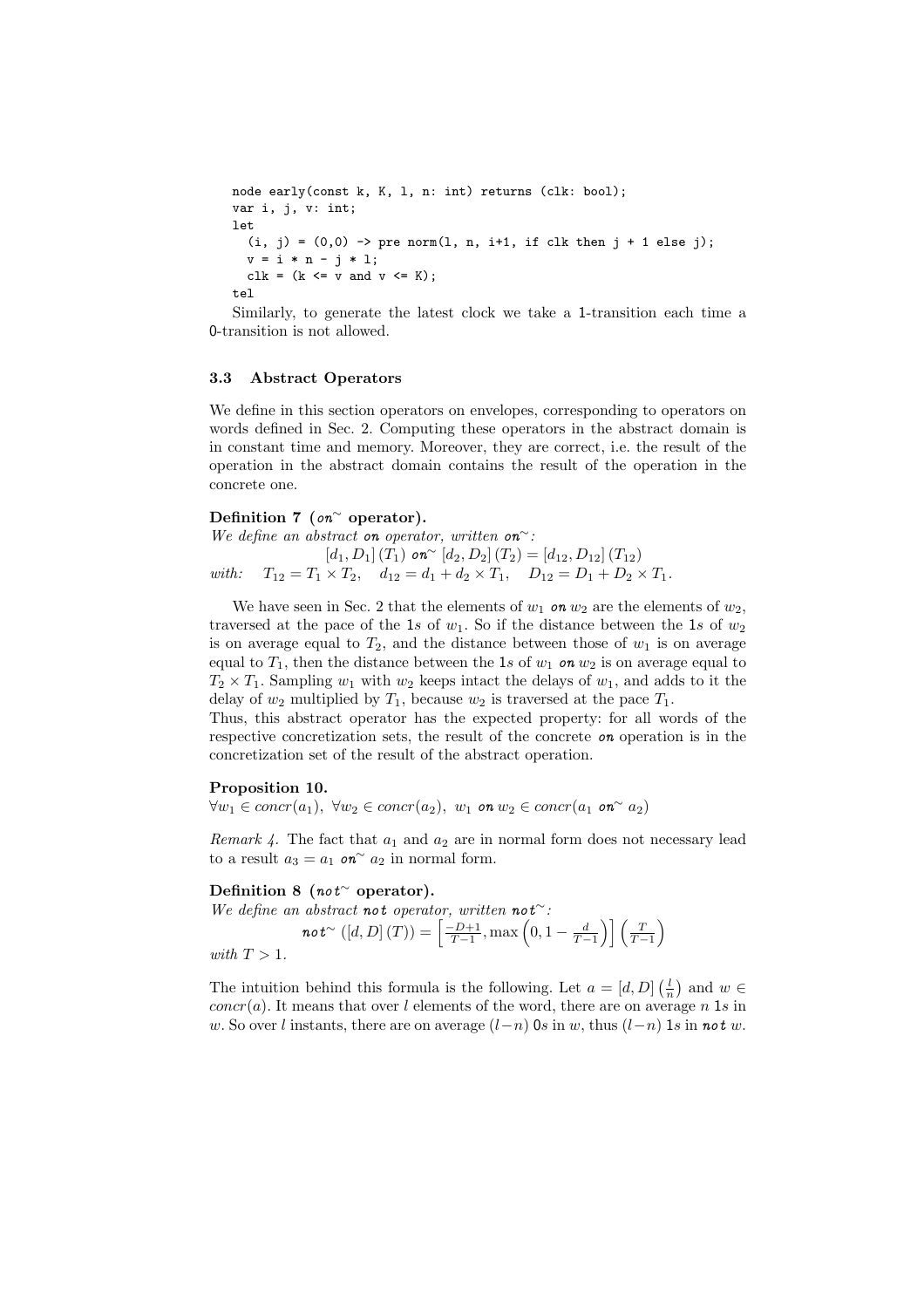The average distance between two 1s in **not** w is  $\frac{l}{l-n}$ , i.e.  $\frac{T}{T-1}$ . Concerning the delays, the maximal amount of 0s that appear before the first 1 in  $w$  is defined by D, and the maximal amount of 1s that appear before the first  $0$  in  $w$  is function of  $d$ . Thus it is not surprising that in the negation of  $w$ , the lower bound of the interval is function of  $D$ , and the upper bound of the interval is function of  $d$ .

This abstract operator is correct:

Proposition 11.  $\forall w \in concr(a), \text{ not } w \in concr(not^\sim a)$ 

Remark 5. If a is in normal form, then by definition of the not<sup>∼</sup> operator,  $a' = \textit{not}^{\sim} a$  is also in normal form.

Remark 6. Applying the abstract negation looses some information about the abstracted word:  $a ⊆^{\sim}$  not<sup>∼</sup> not<sup>∼</sup> a. It is due to the fact that the abstraction can represent words that will eventually begin with  $d \mathbf{0}s$ , by setting the minimum of the interval to  $d$ , but cannot represent their negation without loss of information, i.e. words that will eventually begin with  $d\mathbf{1}s$  (D cannot be negative).

In fact, only the first negation looses information: not∼  $a = \textit{not}~ \textit{not}~ n \textit{ot}~ \textit{or}~ a$ . For example, if  $a = [2, 3] \left(\frac{5}{3}\right)$  then not∼  $a = [-3, 0] \left(\frac{5}{2}\right)$ , not∼ not∼  $a = \left[\frac{2}{3}, 3\right] \left(\frac{5}{3}\right)$ and not~ not~ not~  $a = \left[-3, 0\right] \left(\frac{5}{2}\right) =$  not~  $a$ .

### 3.4 Abstraction of a Clock

Given an abstraction of words  $(abs(w))$ , we can compute the abstraction of clocks composed by these words. It is recursively defined as follows:

## Definition 9 (clocks abstraction function).

 $abs(\textbf{\textit{not}}~w) \stackrel{def}{=} \textbf{\textit{not}}^\sim abs(w)$  $abs(c_1 \textbf{ on } c_2) \stackrel{def}{=} abs(c_1) \textbf{ on}^\sim abs(c_2)$ 

This abstraction of clocks is correct:

**Proposition 12.**  $c \in \text{conc}(\text{abs}(c))$ 

### 3.5 Abstract Relations

We now define the relations on envelopes, corresponding to the relations on words defined in Sec. 2. A relation is verified in the abstract domain if it is verified for all couple of words in the respective concretization sets.

Definition 10 (abstract synchronizability).

 $ac_1 \bowtie^{\sim} ac_2 \stackrel{def}{=} \forall w_1 \in concr(ac_1), w_2 \in concr(ac_2), w_1 \bowtie w_2$ 

We are able to check the synchronizability on envelopes.

Proposition 13 (synchronizability test).  $[d_1, D_1](T_1) \bowtie^{\sim} [d_2, D_2](T_2) \Leftrightarrow T_1 = T_2$ 

Indeed, if two clocks stay at a bounded distance of there asymptotic rate, then the 1s of the first clock stay at a bounded distance of the 1s of the second clock iff their rates are equal.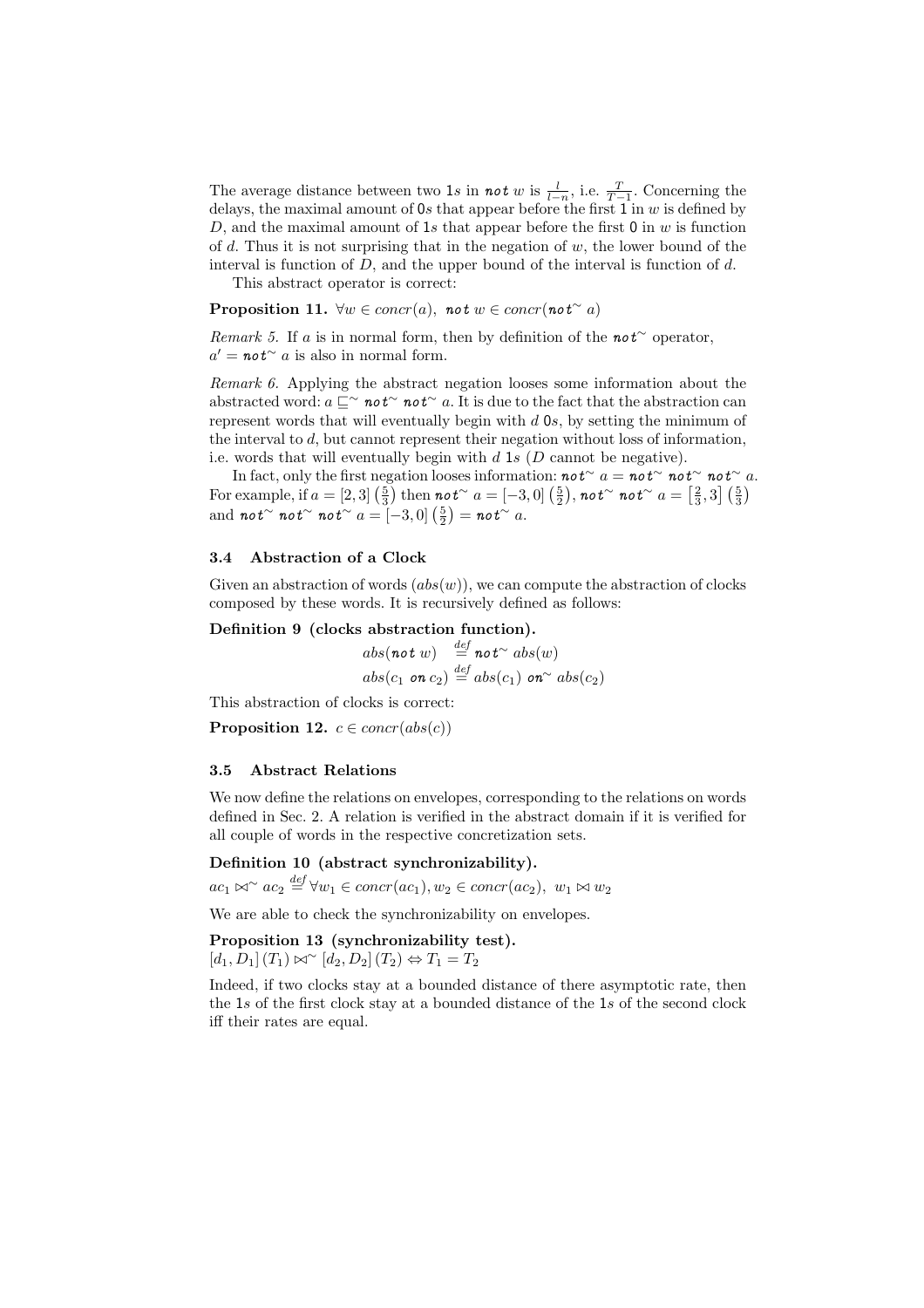Remark 7. A corollary of this proposition is that  $\bowtie \sim$  is reflexive, so every abstract clock is synchronizable with itself. That means that in a concretization set, all couple of words are synchronizable.

The abstraction contains all necessary information to exactly check the synchronizability of two clocks on their abstraction:

Proposition 14.  $abs(c_1) \bowtie^{\sim} abs(c_2) \Leftrightarrow c_1 \bowtie c_2$ 

*Proof.* From Rem. 7 and by transitivity of  $\Join$ . □

Definition 11 (abstract precedence).

 $ac_1 \preceq^{\sim} ac_2 \stackrel{def}{=} \forall w_1 \in concr(ac_1), w_2 \in concr(ac_2), w_1 \preceq w_2$ 

The precedence on abstract clocks is verified iff the 1s of the latest concrete clock in the first envelope arrive before or at the same instant as the 1s of the earliest concrete clock in the second envelope:

### Proposition 15.

Let 
$$
a_1 = [d_1, D_1](T_1)
$$
 and  $a_2 = [d_2, D_2](T_2)$ .  
\n $a_1 \preceq^{\sim} a_2 \Leftrightarrow \Box(concr(a_1)) \preceq \Box(concr(a_2))$   
\n $\Leftrightarrow \forall j \geq 0, [\Box(concr(a_1))]_{j+1} \leq [\Box(concr(a_2))]_{j+1}$   
\n $\Leftrightarrow \forall j \geq 0, [T_1 \times j + D_1] \leq [T_2 \times j + d_2]$ 

When abstract clocks are synchronizable, Prop. 15 can be checked by a sufficient condition. If abstract clocks are in normal form, this condition is also necessary.

Proposition 16 (precedence test). Let  $a_1 = \left[\frac{k_1}{n}, \frac{K_1}{n}\right] \left(\frac{l}{n}\right)$  and  $a_2 = \left[\frac{k_2}{n}, \frac{K_2}{n}\right] \left(\frac{l}{n}\right)$  be two envelopes. Then:  $\frac{K_1}{n} - \frac{k_2}{n} \leq 1 - \frac{1}{n} \Rightarrow a_1 \preceq^\sim a_2$ 

Additionally, the converse holds if  $a_1$  and  $a_2$  are in normal form (i.e. here  $gcd(l, n) = 1$ .

*Proof (Intuition)*. An overlap of less than  $1 - \frac{1}{n}$  between  $\left[\frac{k_1}{n}, \frac{K_1}{n}\right]$  and  $\left[\frac{k_2}{n}, \frac{K_2}{n}\right]$ ensures that  $\forall j \geq 0, \lfloor \frac{l}{n} \times j + \frac{K_1}{n} \rfloor \leq \lceil \frac{l}{n} \times j + \frac{k_2}{n} \rceil$ . If furthermore  $a_1$  and  $a_2$  are in normal form, then this length is the maximal overlap such that this property is verified. ⊓⊔

To check the precedence relation between clocks on their abstraction, the lack of information about the positions of the 1s enforces us to consider the worst case of concretization. This verification on the abstraction is thus correct, but not complete with respect to the verification on the concrete clocks:

**Proposition 17.**  $abs(c_1) \prec^{\sim} abs(c_2) \Rightarrow c_1 \prec c_2$ 

We now define the subtyping relation on envelopes:

Definition 12 (abstract subtyping relation).

 $a_1 <sup>o</sup> - a_2 \stackrel{def}{=} \forall w_1 \in concr(a_1), w_2 \in concr(a_2), w_1 < :w_2$ 

**Proposition 18.**  $a_1 < \cdots \ a_2 \Leftrightarrow a_1 \bowtie^{\sim} a_2 \wedge a_1 \preceq^{\sim} a_2$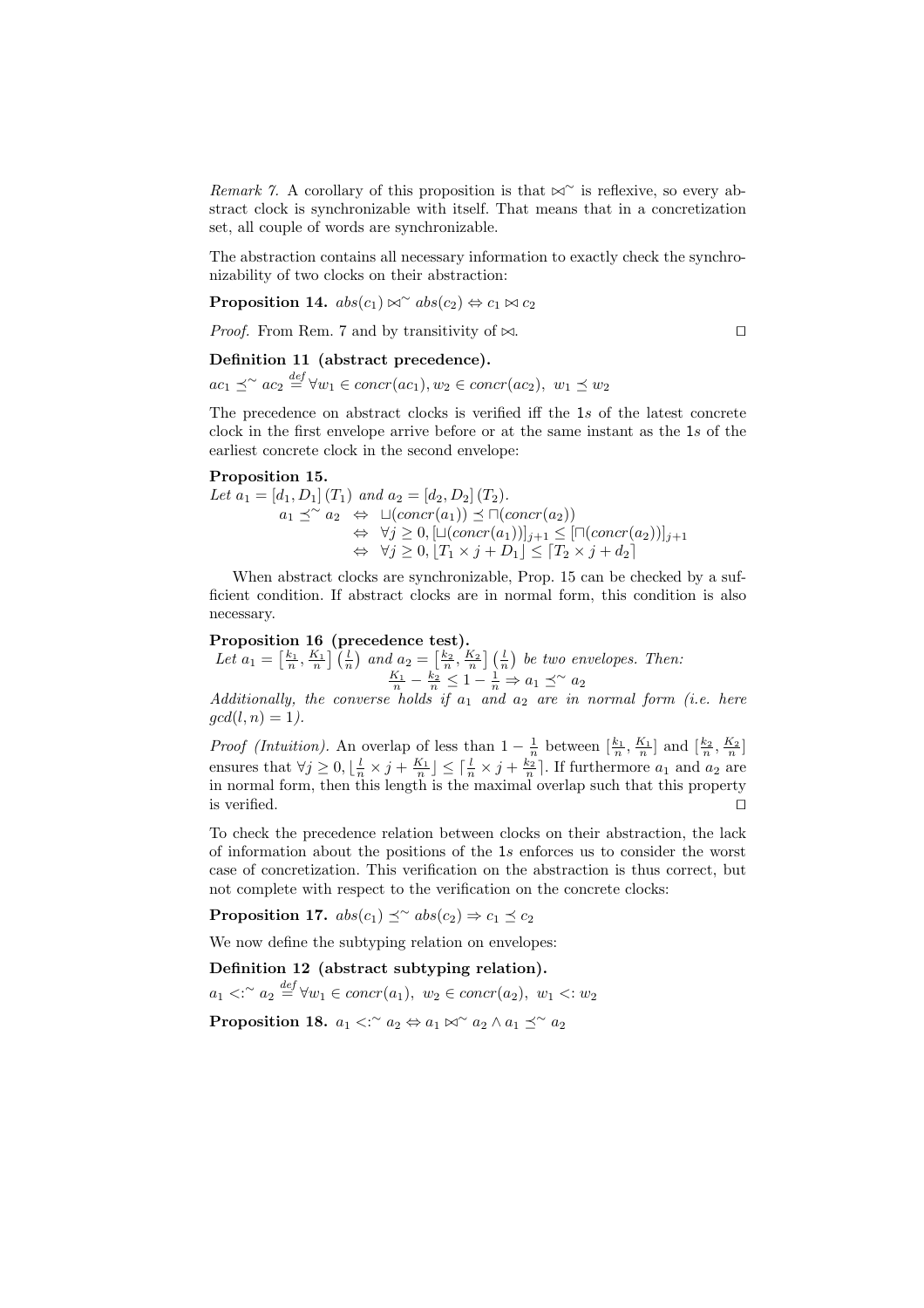#### 3.6 Computing Buffers Size

To synchronize producers and consumers, buffers are inserted. The question addressed here is the buffer size needed to store a flow produced on a clock of abstraction  $ac_1$ , and consumed on a clock of abstraction  $ac_2$ , with  $ac_1 < c_2$ . **Proposition 19.** Let  $a_1 = \left[\frac{k_1}{n}, \frac{K_1}{n}\right] \left(\frac{l}{n}\right)$  and  $a_2 = \left[\frac{k_2}{n}, \frac{K_2}{n}\right] \left(\frac{l}{n}\right)$  be two envelopes such that  $a_1 < \cdots a_2$ . The minimal buffer needed to be able to communicate from any clock of abstraction  $a_1$  to any clock of abstraction  $a_2$  is of size:

$$
size(a_1, a_2) = \left\lceil \frac{K_2 - (n-1) - k_1}{l} \right\rceil
$$

Proof (Intuition). The size of buffer needed to communicate from any clock of  $a_1$  to any clock of  $a_2$  is the size needed to communicate from the earliest clock of  $a_1$  ( $\Box (concr(a_1))$ ) to the latest clock of  $a_2$  ( $\Box (concr(a_2))$ ). The formula comes from the definition of the calculus of size on concrete clocks and the formulas of  $|w[0..i]|_1$  for the infimum and supremum of the concretization sets. □

## 4 Discussion and Related Work

Back to Periodic Clocks. To be able to check the subtyping relation and compute buffer sizes, the exclusive use of periodic binary words has been proposed in [10].<sup>8</sup>

The periodic behavior of those words allows to statically compute the *on* and not operators (definitions become algorithms). In the same way, it allows to check the precedence relation (if it is verified until a certain rank, it will be verified forever) and the synchronizability relation which is equivalent to the equality of rates of 1s in the periodic behavior. Finally, the definition of the minimal buffers size also becomes an algorithm.

However, it can be interesting to avoid exact computations on periodic words because of their cost: for instance, the  $\infty$  operation needs a complete traversal of elements of the periods we compose. Moreover if operands have not a compatible size, the result is much longer that the operands. In contexts like video applications, this cost is a problem because the periods length can be huge: in the example cited in [10], a classical downscaler, the output clock has a periodic behavior of length 17280. Adding vertical blanking periods leads to a periodic behavior of size 2073600 (the size of a high definition frame). Computing on abstract values gives a solution to this drawback.

Notice that when periodic clocks are used, the abstraction of words can be automatically computed:

Proposition 20 (periodic binary words abstraction function). Let  $w = u(v)$  be an infinite binary word.  $abs(w) = [d, D](T)$  with  $T = \frac{|v|}{|v|}$  $\frac{|v|}{|v|_1},$  $d = \min_{j=0..(|u|_1+|v|_1-1)}([w]_{j+1}-T\times j), D = \max_{j=0..(|u|_1+|v|_1-1)}([w]_{j+1}-T\times j).$ For example, the abstraction of the downscaler's output clock is:  $abs((10100100)$  on  $0^{3600}(1)$  on  $(1^{720}0^{720}1^{720}0^{720}0^{720}1^{720}0^{720}1^{720})$  $=\left[-\frac{2}{3},0\right]\left(\frac{8}{3}\right)$  on~  $[3600,3600]$   $(1)$  on~  $\left[-\frac{4315}{4},\frac{3600}{4}\right]\left(\frac{9}{4}\right) = [6723,12000]$   $(6)$ 

<sup>8</sup> Those periodic binary words have been used since then to specify statically computed periodic schedules for Latency Insensitive Design [18].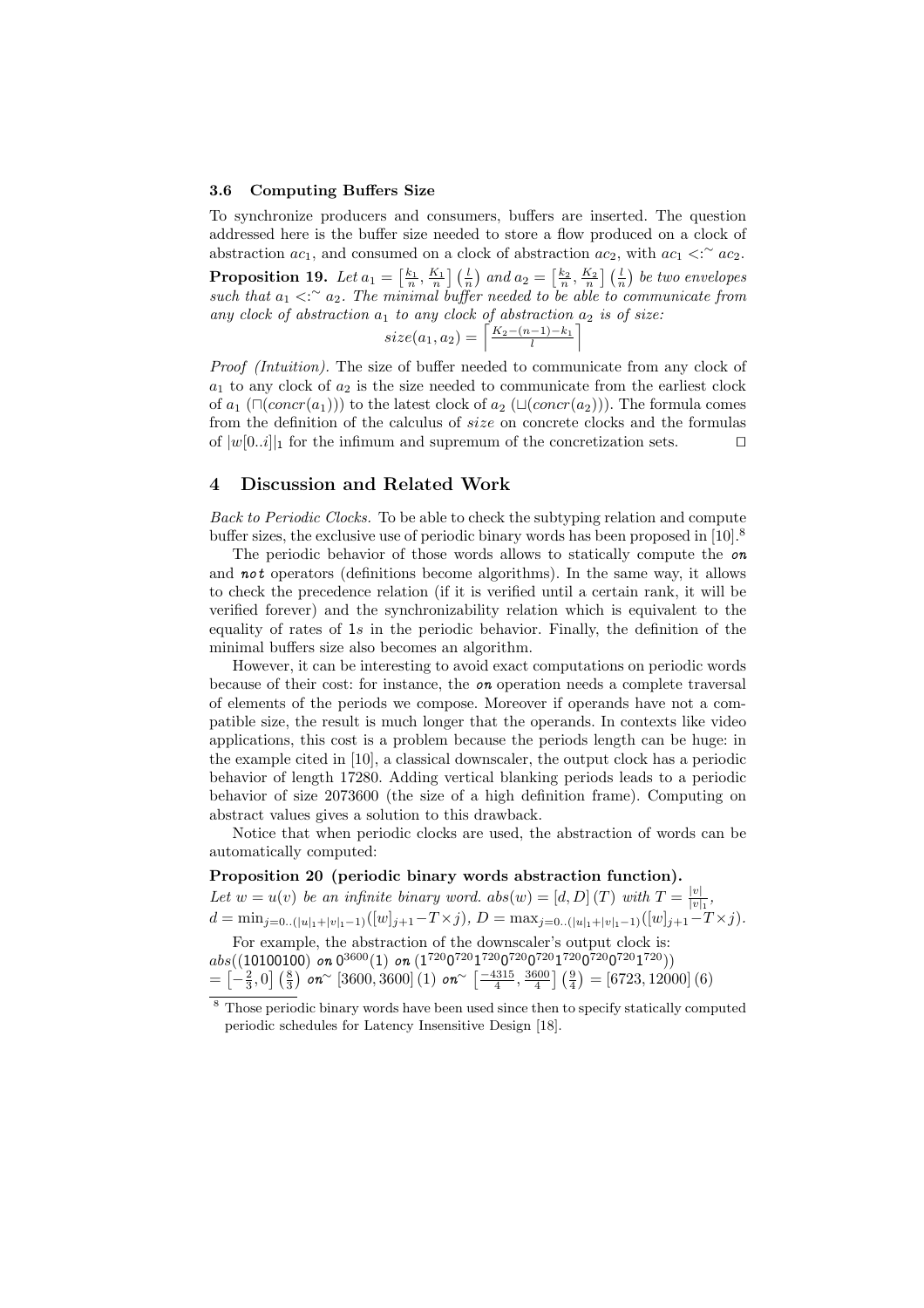A Particular Case of Periodic Clocks. Affine clocks, presented in [19, 20], are a subset of periodic clocks of the form  $0^{\phi}(10^{l-1})$ . They have been used to extend the clock calculus of the synchronous data-flow language SIGNAL [21], in the context of hardware/software co-design. Thanks to the simple regular form of those clocks, the extended clock calculus of Signal has a more powerful unification algorithm.

In the case of affine clocks, the abstraction mechanism presented in Sec. 3 is correct and complete. Abstracting a word is trivial:  $abs(0^{\phi}(10^{l-1})) = [\phi, \phi]$  (l) and doesn't loose any information. Indeed, the concretization set contains only one element (as specified in Sec. 3,  $\phi - \phi = 1 - \frac{1}{1}$ ). Moreover,  $abs(c)$  on<sup>∼</sup>  $abs(c')$ has a singleton concretization set: c on c', and is in normal form. Clocks being in normal form and concretization sets being singletons, testing precedence relations on the abstraction is equivalent to testing them on the concrete clocks. As it is also the case for the synchronizability relation, we have  $abs(c) <^{\sim} abs(c') \Leftrightarrow c <^{\prime} c'.$ 

# 5 Conclusion

This paper generalizes the classical notion of clocks in synchronous data-flow languages by allowing to deal with sets of clocks. This is based on the introduction of *clock envelopes* which define intervals of clocks up to bounded buffering. We have focused on the algebraic properties of those clocks and illustrated their expressive power. The motivation behind them is essentially pragmatic and gives some answer to the need to model jittering phenomena, execution time and more generally communication through bounded buffering. The real novelty is to deal with quantitative properties during the clock calculus instead of simply strict synchrony as done usually. We have experimented the use of these clocks on several examples (e.g., video picture-and-picture or filters in software defined radio). The extension of the existing clock calculus of LUCID SYNCHRONE [22] compiler is under way.

Acknowledgements. Pascal Raymond showed us an unexpected (and very elegant) use of the Lustre compiler to generate clocks within an envelope. We also thank the anonymous reviewers for their helpful comments.

# References

- 1. Benveniste, A., Caspi, P., Edwards, S., Halbwachs, N., Le Guernic, P., de Simone, R.: The synchronous languages 12 years later. Proceedings of the IEEE  $91(1)$ (January 2003)
- 2. Benveniste, A., Berry, G. In: The synchronous approach to reactive and real-time systems. Kluwer Academic Publishers, Norwell, MA, USA (2002) 147–159
- 3. Milner, R.: Calculi for synchrony and asynchrony. Theoretical Computer Science 25(3) (1983) 267–310
- 4. Arnold, A.: Systèmes de transitions et sémantique des processus communicants. Masson (1992)